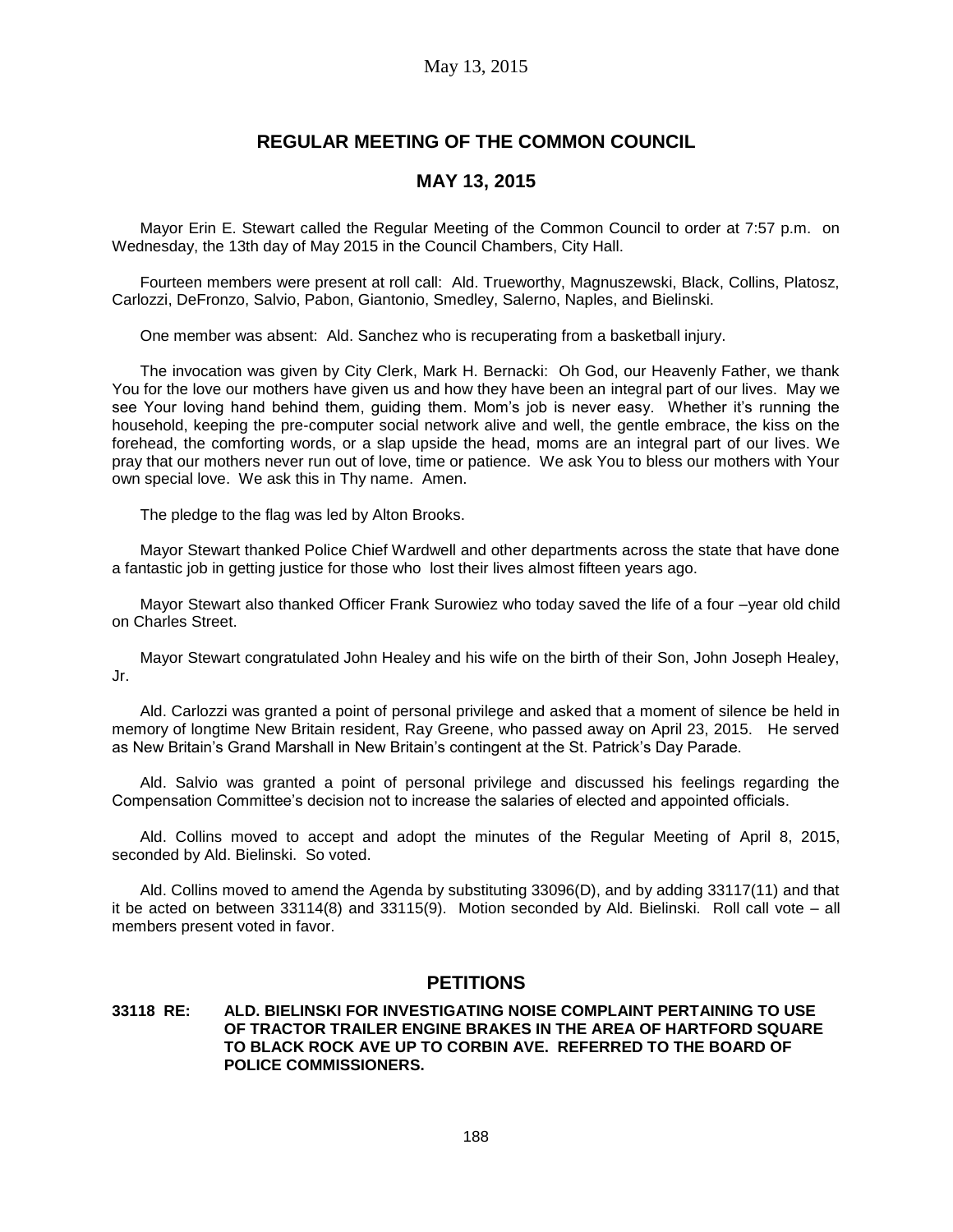- **33119 RE: ALD. SALERNO FOR CONDUCTING A TRAFFIC STUDY OF CHURCH ST IN THE AREA OF STANLEY ST AND FAIRVIEW ST. REFERRED TO THE BOARD OF POLICE COMMISSIONERS.**
- **33120 RE: ALD. PABON FOR CONDUCTING A TRAFFIC STUDY ON BROOK ST. REFERRED TO THE BOARD OF POLICE COMMISSIONERS.**
- **33121 RE: ALD. PLATOSZ FOR INSTALLATION OF A STREET LIGHT ON LINDEN ST. REFERRED TO THE BOARD OF POLICE COMMISSIONERS AND DEPT. OF PUBLIC WORKS.**
- **33122 RE: ALD. DEFRONZO FOR INSTALLATION OF NO PARKING SIGNS THE LENGTH OF BASSETT STREET. REFERRED TO THE BOARD OF POLICE COMMISSIONERS AND DEPT. OF PUBLIC WORKS.**
- **33123 RE: ELLIS STREET HOLDINGS LLC BY ATTORNEY MICHAEL A. CARRIER FOR AN AMENDMENT TO THE ZONING MAP TO CREATE AN ADAPTIVE REUSE OF NON-USED OR UNDER-UTILIZED INDUSTRIAL BUILDINGS DISTRICT FOR PROPERTY KNOWN AS 321 ELLIS ST. REFERRED TO THE CITY PLAN COMMISSION AND ZONING SUBCOMMITTEE**

Ald. Collins moved to accept and adopt the Consent Agenda, seconded by Ald. Bielinski. Roll call vote – all members present voted in favor. Approved May 15, 2015 by Mayor Stewart.

# **CONSENT AGENDA**

# **CITY CLERK**

### **33093 RE: CLAIMS FOR INJURIES AND/OR PROPERTY DAMAGE**

To Her Honor, the Mayor, and the Common Council of the City of New Britain: the undersigned beg leave to report the following:

### CLAIMANTS NAME

- Falcon, Ana by Atty. Paul M. Iannaccone
- Fox, Sheila
- Gongora, Milta
- Johnson, Tiarah by Atty. David K. Jaffe
- Loitz, Matthew
- Marcinczyk, Elzbieta
- Mobley, Lawrence by Atty. Patrick J. Kennedy
- Piccione, Salvatore by Atty. James V. Sabatini
- Walicki, Richard H.

Mark H. Bernacki City Clerk

# **CITY PLAN COMMISSION**

### **33094 RE: CHESLEY PARK DRAINAGE IMPROVEMENTS**

To Her Honor, the Mayor, and the Common Council of the City of New Britain: the undersigned beg leave to report the following:

The City Plan Commission, at its regular meeting held on May 4, 2015, voted  $4$  to 0 to APPROVE the following report: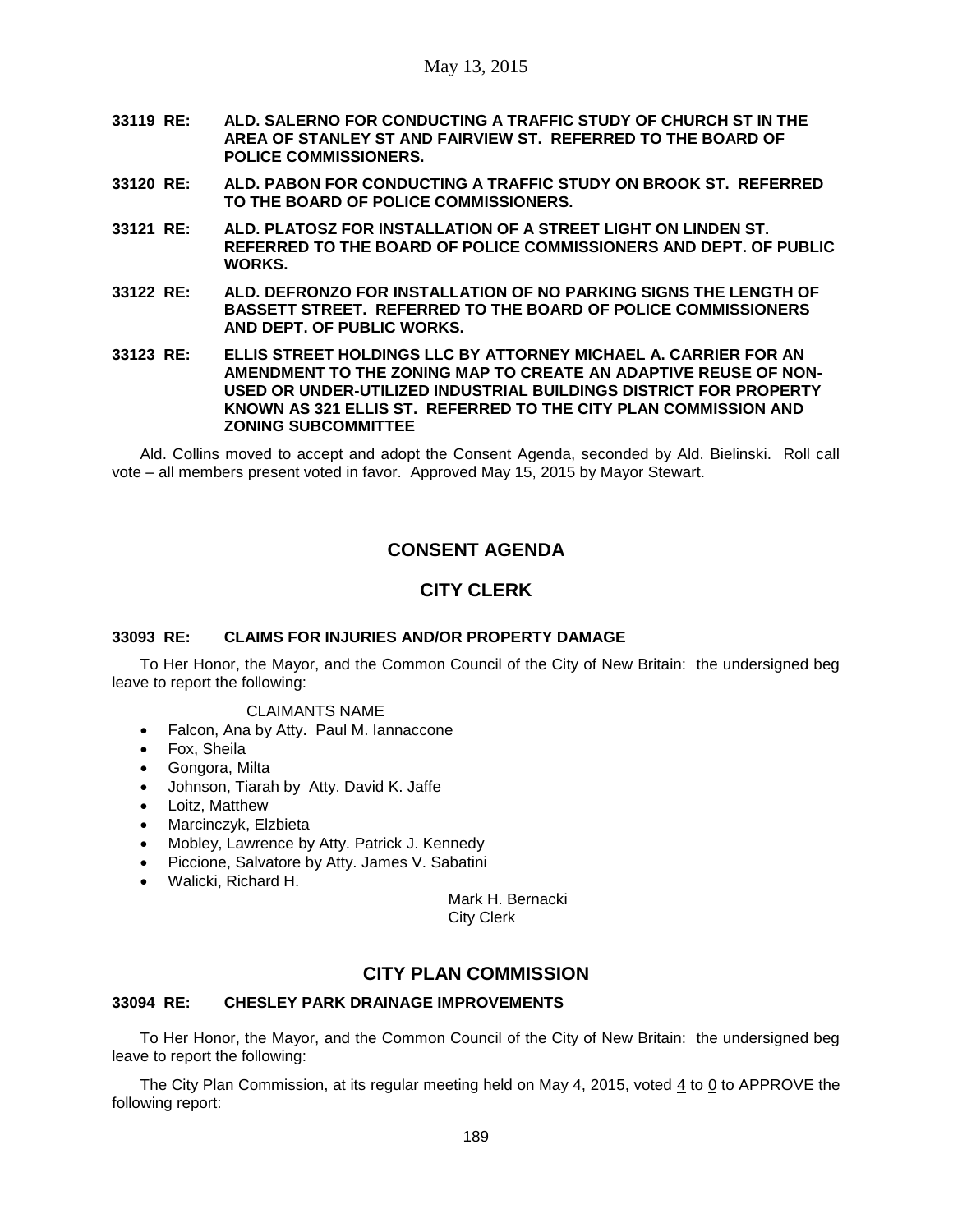BACKGROUND: This City Plan Commission report is for a proposed drainage improvement and turf replacement project at Chesley Park. This report is prepared in order to meet requirements of Section 19- 22 of the City Ordinances which mandate that proposals for the acceptance, sale, improvement or abandonment of any City street or property be referred to the City Plan Commission for an advisory report to Council. This report also fulfills similar statutory requirements under Section 8-25 of the Connecticut General Statutes.

FINDINGS: The project entails installation of underdrains underneath the multi-use playing field located on the western part of Chesley Park nearest the parking lot and the installation of a synthetic turf surface, similar to the improvements made at Willow Brook Park last year. This project will address longstanding problems related to poor drainage and heavy recreational usage. The plans depict approximately 1.5 acre of play area being improved with the new drainage and turf and configured to accommodate the soccer/football field along with an integrated baseball/softball diamond near the John Downey Drive side of the park. Historically, the poor drainage and field conditions have hampered maintenance and interfered with scheduling various athletic league games and practice use.

RECOMMENDATION: The City Plan Commission supports this project to improve the safety of the fields, improve the ease of maintenance, and allow increased recreational use of this facility. This project is consistent with planning policies that encourage making optimal use of existing recreational assets.

> Louis G. Amodio, Chairman City Plan Commission

## **PURCHASING DEPARTMENT**

### **33095 RE: ALLEN STREET RECONSTRUCTION PHASE 1 PROJECT FOR THE PUBLIC WORKS DEPARTMENT**

To Her Honor, the Mayor, and the Common Council of the City of New Britain: the undersigned beg leave to report the following:

Public Bid No. 3760 was solicited and received in accordance with the Purchasing Ordinances of the City of New Britain for the Allen Street Reconstruction Project for the Public Works Department. The Public Works Department has received a \$1,600,000 Grant from the State of Connecticut to pay for some of the costs of this project. Funding is available for this purchase within the Public Work Department's Street Infrastructure Bond, Construction Contracts Account Number 0082950307-5454.

Invitations to bid were solicited and the bid was duly advertised in the New Britain Herald and the Hartford Courant Newspapers, City and State of Connecticut's Department of Administration Services websites and mailed to forty (40) Construction Companies. The Purchasing Agent did not receive any letters from the Construction Companies on the mailing list who indicated they could not provide a response to the bid request. The responses received are on file in the Town Clerk's Office.

The bids were reviewed for conformance to specifications by the Public Works Department Administration, the City's On-call Engineering Company associated with this project and the Purchasing Agent. The owner of GEG Construction, Inc. who submitted the lowest bid for this project has indicated in a letter to the Public Works Department that there was a clerical mistake in their bid that they submitted and that they were withdrawing their bid. Therefore the Director of Public Works is recommending that the bid be awarded to J. Iaoaluccio, Inc. of Brookfield, CT who was the next lowest bidder who submitted a correct bid and met all of the bid specifications for the Allen Street Reconstruction Project.

RESOLVED: That the Purchasing Agent is hereby authorized to issue a purchase order for \$1,912,065.00 and enter into a contract with J. Iaoaluccio, Inc. of Brookfield, CT for the Allen Street Reconstruction Project for the Public Works Department per the terms and specifications of Public Bid No. 3760.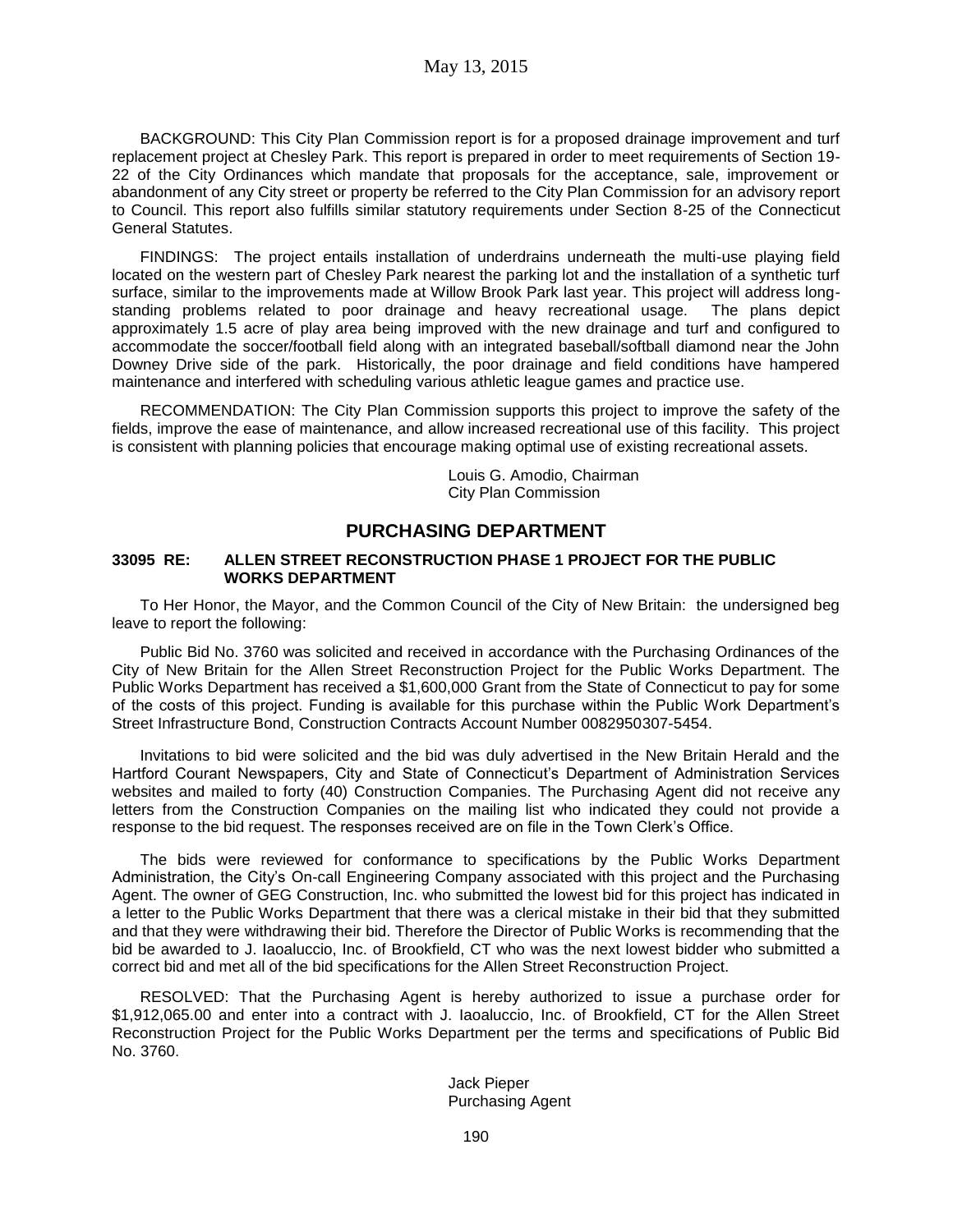#### **33097 RE: EXTERIOR REPAIR AND PAINTING OF THE PUBLIC WORKS GARAGE AT 55 HARVARD ST**

To Her Honor, the Mayor, and the Common Council of the City of New Britain: the undersigned beg leave to report the following:

Public Bid No. 3820 was solicited and received in accordance with the Purchasing Ordinances of the City of New Britain for the Exterior Repairs and Painting of the Public Works Department's Garage at 55 Harvard Street. Funding is available for this purchase within the Public Works Department's account number, 0083237301-5454, Capital Projects, Citywide Facilities, Construction Contracts.

Invitations to bid were solicited and the bid was duly advertised in the New Britain Herald Newspaper, the City and State of Connecticut's Department of Administration Services websites and mailed to thirtyfour (34) Building and Painting Contractors. The Purchasing Agent did not receive any letters from the Building and Painting Contractors on the mailing list indicating that they could not provide a response to the bid request. The responses received are on file in the Town Clerk's Office.

The bids were reviewed for conformance to specifications by the Director of the Fleet and Facilities Department and the Purchasing Agent. The owner of Scholar Painting LLC who submitted the lowest bid has indicated to the Director of the Fleet and Facilities that a mathematical error happened while they were putting the bid together. The price submitted was incorrect and that he was withdrawing the bid that was submitted by his company. Frank Capasso and Sons, Inc. the next lowest bidder who submitted a correct bid and met all of the bid specifications has indicated that they will lower their bid price from \$68,460.00 to \$62,620.00 to potentially get closer to the amount budgeted for this project. Frank Capasso and Sons, Inc. has had a long working relationship with the City and would like to continue working for the City. They are a reputable contractor that has been awarded other City Bids in the past and all their work they conducted has met bid specifications. Therefore the Director of the Fleet and Facilities is recommending that the bid be awarded to Frank Capasso and Sons, Inc. of Northford, CT who submitted the next lowest responsible bid and met all of the bid specifications for the Exterior Repairs and Painting of the Public Works Department's Garage at 55 Harvard Street.

RESOLVED: That the Purchasing Agent be and is hereby authorized to issue a purchase order for \$62,620.00 and enter into a contract for the Exterior Repairs and Painting of the Public Works Department's Garage at 55 Harvard Street with Frank Capasso and Sons, Inc. of Northford, CT per the terms and specifications of Public Bid No. 3820.

> Jack Pieper Purchasing Agent

### **33098 RE: FIRE HYDRANTS FOR THE PUBLIC WORKS DEPARTMENT**

To Her Honor, the Mayor, and the Common Council of the City of New Britain: the undersigned beg leave to report the following:

Public Bid No. 3821 was solicited and received in accordance with the Purchasing Ordinances of the City of New Britain for Fire Hydrants for the Public Works Department, Utilities Division. Funding is available for this purchase within the Public Works Department, Utilities Division's account number, 9303500204-5659, Water Maintenance Expense, Operating Material and Supplies.

Invitations to bid were solicited and the bid was duly advertised in the New Britain Herald Newspaper, the City and State of Connecticut's Department of Administration Services websites and mailed to eighteen (18) Fire Hydrant Companies. The Purchasing Agent did not receive any letters from the Fire Hydrant Companies on the mailing list who indicated they could not provide a response to the bid request. The responses received are on file in the Town Clerk's Office.

The bid was reviewed for conformance to specifications by the Public Works Department, Utilities Division's Administration and the Purchasing Agent. HD Supply Waterworks which is a New Britain based company has submitted a bid that met all bid specifications and was within 10% of the lowest bid submitted by a company located within the state. Per City Ordinance Section 2-578 item 10, HD Supply Waterworks agreed to lower their bid to match the price submitted by the lowest bidder. HD Supply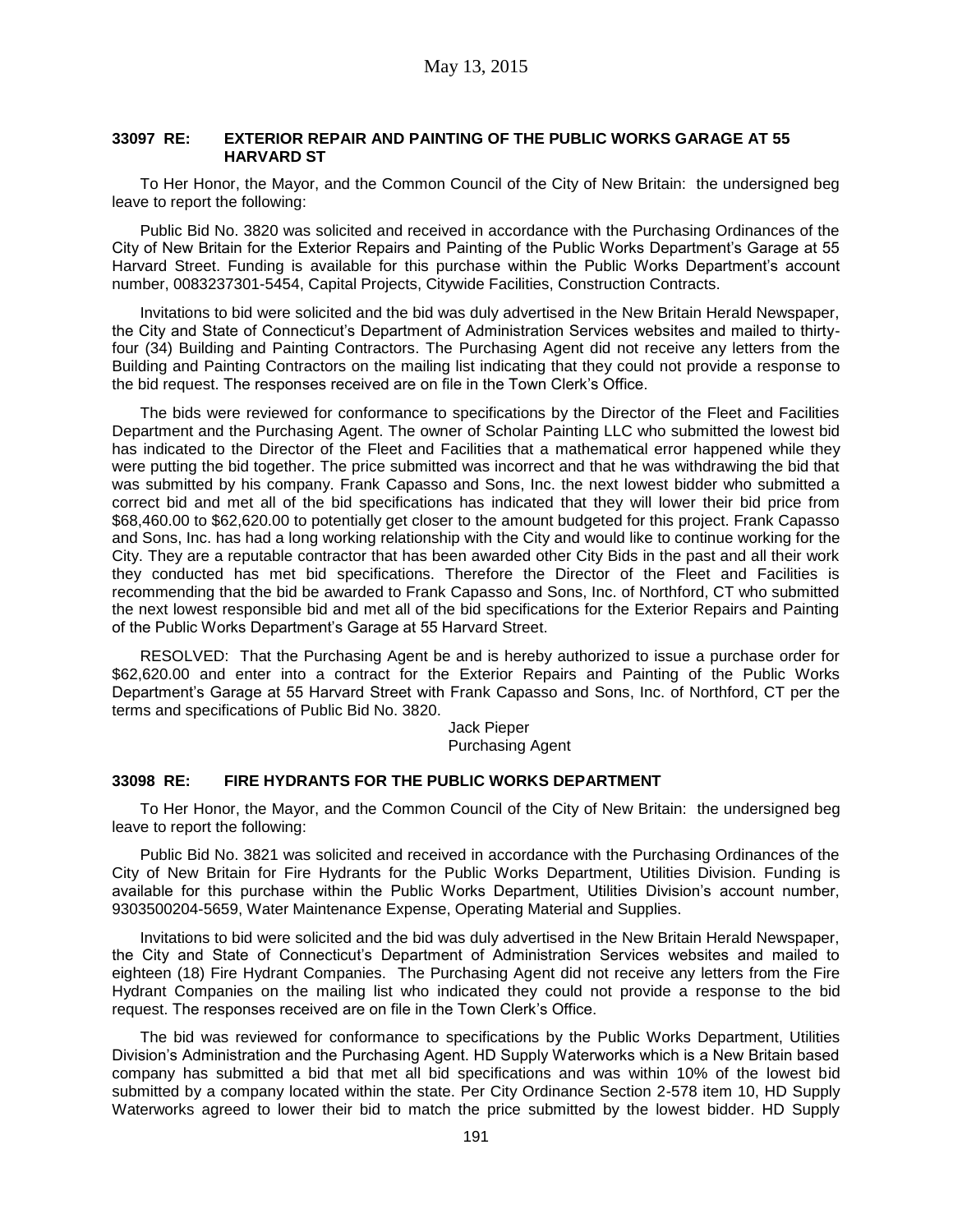Waterworks has been supplying Fire Hydrants to the Public Works Department, Utilities Division. They were awarded the bid for Fire Hydrants last year. Therefore the Deputy Public Works Director is recommending that the bid be awarded again to HD Supply Waterworks of New Britain, CT who met all of the bid specifications for the Fire Hydrants. The bid results were presented to the Water Commission at their May 12, 2015 meeting. At this meeting they approved the Deputy Public Works Director's recommendations for the purchase of the Fire Hydrants from HD Supply Waterworks of New Britain, CT.

RESOLVED: That the Purchasing Agent is hereby authorized to issue a standing purchase order to HD Supply Waterworks of New Britain, CT at the unit price of \$1,945.35 per Fire Hydrant per the terms and specifications of Public Bid No. 3821.

> Jack Pieper Purchasing Agent

#### **33099 RE: DUCTILE IRON PIPES FOR THE PUBLIC WORKS DEPT.**

To Her Honor, the Mayor, and the Common Council of the City of New Britain: the undersigned beg leave to report the following:

Public Bid No. 3822 was solicited and received in accordance with the Purchasing Ordinances of the City of New Britain for Ductile Iron Pipes of various sizes for the Public Works Department/Utilities Division. Funding is available for this purchase within the Public Works Department/Utilities Division's Account Number, 9303500204-5659, Water Maintenance Expense, Operating Material and Supplies.

Invitations to bid were solicited and the bid was duly advertised in the New Britain Herald newspaper, the City and State of Connecticut's Department of Administration Services websites and mailed to nineteen (19) Pipe Companies. The Purchasing Agent did not receive any letters from the Pipe Companies on the mailing list who indicated that they could not respond to the bid request. The responses received are on file in the Town Clerk's Office.

The bids were reviewed for conformance to specifications by the Public Works Department/Utilities Division's Administration and the Purchasing Agent. HD Supply Waterworks which is a New Britain based company has submitted a bid that met all the bid specifications and was the lowest bidder for all of the Ductile Iron Pipe. HD Supply Waterworks has been supplying Iron Pipe to the Public Works Department, Utilities Division. They were awarded the bid for the Iron Pipe last year. Therefore the Deputy Director of the Public Works Department is recommending that the bid be awarded to HD Supply Waterworks of New Britain, CT. The bid results were presented to the Water Commission at their May 12, 2015 meeting. At this meeting they approved the Deputy Director of the Public Works Department recommendation for the purchase of the Ductile Iron Pipes from HD Supply Waterworks of New Britain, CT.

RESOLVED: That the Purchasing Agent is hereby authorized to issue a standing purchase order to HD Supply Waterworks of New Britain, CT for the purchase of Ductile Iron Pipes as per the attached prices, specifications and terms of Public Bid No 3822.

> Jack Pieper Purchasing Agent

### **33100 RE: WATER METER FOR THE PUBLIC WORKS DEPARTMENT**

To Her Honor, the Mayor, and the Common Council of the City of New Britain: the undersigned beg leave to report the following:

Public Bid No. 3823 was solicited and received in accordance with the Purchasing Ordinances of the City of New Britain for various size Water Meters for the Public Works Department, Utilities Division. Funding is available for this purchase within the Public Works Department, Utilities Division's account number 9303500204-5659, Water Maintenance Expense, Operating Material and Supplies.

Invitations to bid were solicited and the bid was duly advertised in the New Britain Herald Newspaper, the City and State of Connecticut's Department of Administration Services websites and mailed to eleven (11) Water Meter Companies. The Purchasing Agent did not receive any letters from the Water Meter Companies on the mailing list who indicated that they could not provide a response to the bid request. Only one (1) bid response was received and is on file in the Town Clerk's Office.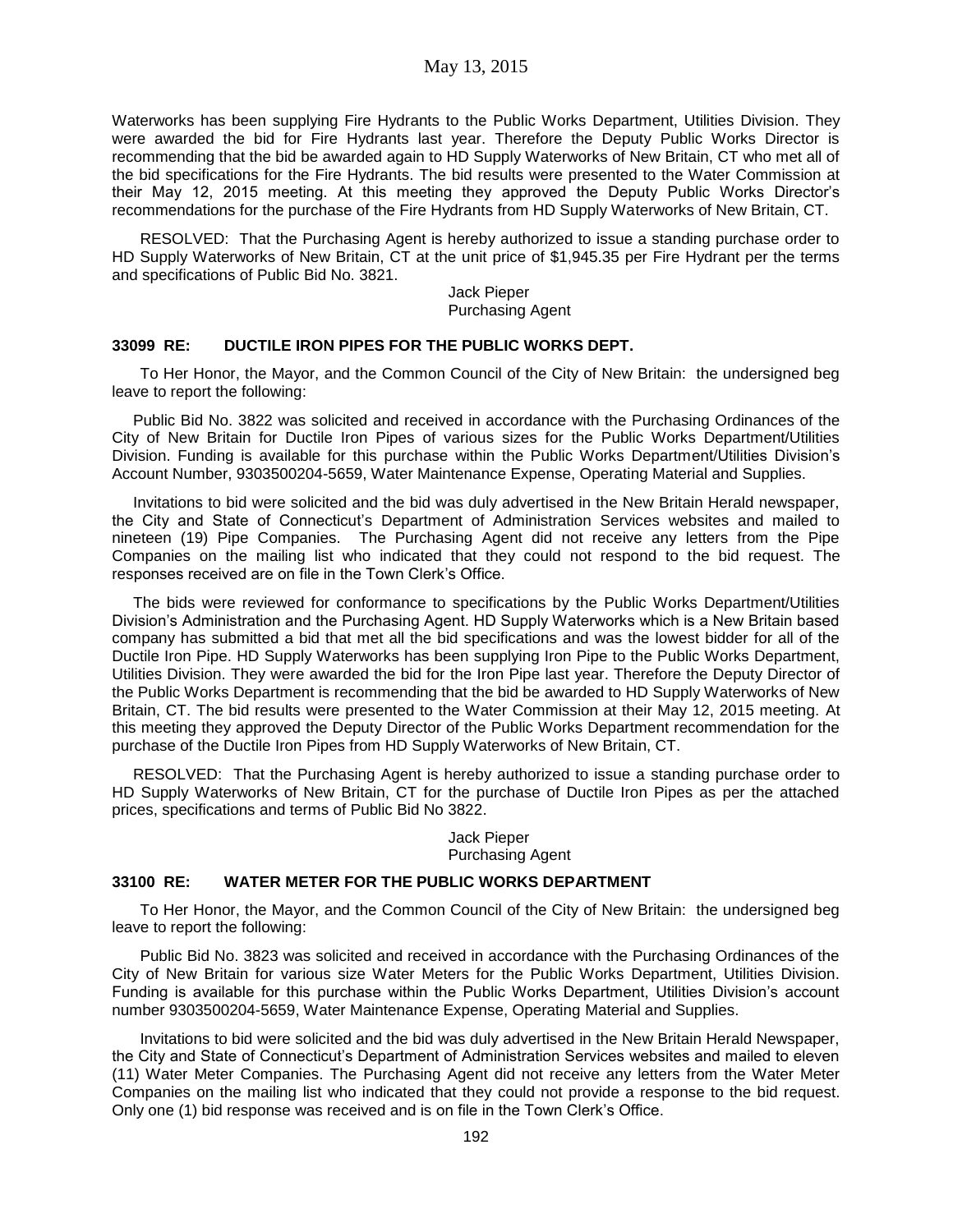The Bid was reviewed for conformance to specifications by the Public Works Department, Utilities Division's, Administration and the Purchasing Agent. Ti-Sales, Inc. of Sudbury, MA has been supplying Water Meters to the Public Works Department, Utilities Division. They were awarded the bid for the Water Meters last year. The Water Meters that they have been supplying the Public Works Department, Utilities Division, has met all of the bid specifications. Therefore the Deputy Director of the Public Works Department is recommending that the bid be awarded again to Ti-Sales, Inc. of Sudbury, MA. who met all of the bid specifications for the Water Meters. The bid results have also been presented to the Water Commission at their May 12, 2015 meeting. At this meeting they approved the Deputy Director of the Public Works Department's recommendation and the purchase of the Water Meters from Ti-Sales, Inc. of Sudbury, MA.

RESOLVED: That the Purchasing Agent is authorized to issue a standing purchase order to Ti-Sales, Inc. of Sudbury, MA for the purchase of various size Water Meters on and as need basis per the attached pricing, terms and specifications of Public Bid No. 3823.

> Jack Pieper Purchasing Agent

### **33101 RE: HIGHWAY CASTINGS FOR PUBLIC WORKS DEPT. UTILITIES DIVISION**

To Her Honor, the Mayor, and the Common Council of the City of New Britain: the undersigned beg leave to report the following:

Public Bid No. 3824 was solicited and received in accordance with the Purchasing Ordinances of the City of New Britain for the purchase of Highway Castings for the New Britain Public Works Department, Utilities Division. The funding for this purchase is in the Public Works Department Utilities Division's account number, 208315101-5659 Sewer Fund, Operating Material and Supplies.

Invitations to bid were solicited and the bid was duly advertised in the New Britain Herald Newspaper, the City and State of Connecticut's Department of Administration Services websites and mailed to fourteen (14) Highway Casting Companies. The Purchasing Agent did not receive any letters from the Highway Casting Companies on the mailing list who indicated that they could not respond to the bid request. The responses received are on file in the Town Clerk's Office.

The bids were reviewed for conformance to specifications by the Public Works Department Utilities Division's Administration and the Purchasing Agent. HD Supply Waterworks, who is a New Britain based company, has submitted a bid that met the bid specifications and was within 10% of the lowest bid for the Manhole Riser Rings, 1inch, 1 1/2 inch and 2 inch in item 1. Per City Ordinance Section 2-578, item 10, HD Supply Waterworks agreed to lower their bid to match the price submitted by the lowest bidder for Manhole Riser Rings, 1inch, 1 ½ inch and 2 inch in item 1. HD Supply Waterworks was awarded the bid last year for item 1 and United Concrete for item 2. Therefore, the Deputy Director of the Public Works Department is recommending the bid be awarded again to HD Supply Waterworks of New Britain, CT for item 1 and again to United Concrete of Yalesville, CT for item 2 who was the lowest bidder and met all of the bid specifications for that item.

RESOLVED: That the Purchasing Agent is hereby authorized to issue a standing Purchase Order to HD Supply Waterworks of New Britain, CT for the purchase of item 1 and to United Concrete Products of Yalesville, CT for the purchase of item 2 for the New Britain Public Works Department, Utilities Division per the attached pricing, terms and specifications of Public Bid No. 3824.

> Jack Pieper Purchasing Agent

### **33102 RE: CHEMICALS AND GASES FOR THE PUBLIC WORKS DEPARTMENT**

To Her Honor, the Mayor, and the Common Council of the City of New Britain: the undersigned beg leave to report the following: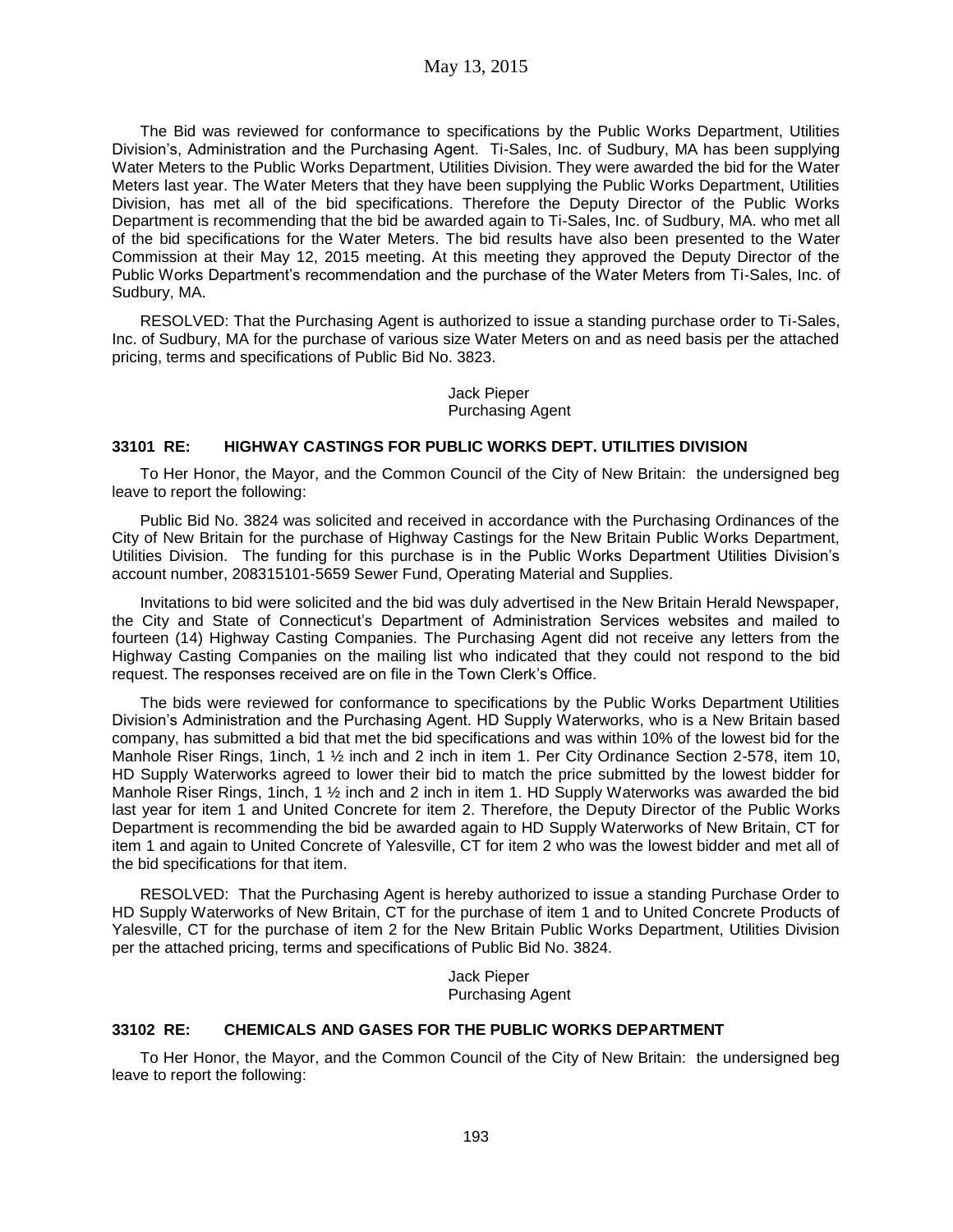May 13, 2015

Public Bid No. 3826 was solicited and received in accordance with the Purchasing Ordinances of the City of New Britain for Chemicals and Gases for the Public Works Department, Utilities Division that will be utilized at the Water Filtration Plant. Funds are available for this purchase within the Public Works Department, Utilities Division's account number 9303500103-5616, Water Treatment Expenses, Chemicals.

Invitations to bid were solicited and the bid was duly advertised in the New Britain Herald Newspaper, the City and State of Connecticut's Department of Administration Services websites and mailed to fortyfive (45) Chemical and Gas Companies. The Purchasing Agent did not receive any letters from the Chemical and Gas Companies on the mailing list indicating they could not provide a response to the bid request. The responses received are on file in the Town Clerk's Office.

The bids were reviewed for conformance to specifications by the Public Works Department, Utilities Division's Administration and the Purchasing Agent. Therefore the Deputy Director of the Public Works Department, Utilities Division, is recommending the bid be awarded to the following chemical companies, H. Krevit & Company of New Haven, CT, Air Gas East, Inc. of Hartford, CT, Holland Company, Inc. of Adams MA., Monson Companies, Inc. of South Portland, ME. Univar USA, Inc. of Providence, RI, Chemrite, Inc. of Buford, GA, and Shannon Chemical of Malvern, PA, who submitted the lowest bid price for the Chemicals and Gas which is highlighted on the attachment. The bid results have also been presented to the Water Commission at their May 12, 2015 meeting. At this meeting they approved the Deputy Director of the Public Works Department, Utilities Division's, recommendation to purchase the Chemicals and Gases from the indicated companies.

RESOLVED: That the Purchasing Agent be and is hereby authorized to issue standing purchase orders to H. Krevit & Company of New Haven, CT, Air Gas East, Inc. of Hartford, CT, Holland Company, Inc. of Adams MA., Monson Companies, Inc. of South Portland, ME. Univar USA, Inc. of Providence, RI, Chemrite, Inc. of Buford, GA, and Shannon Chemical of Malvern, PA whose prices are highlighted on the attachment to provide for the Utilities Division's annual Chemical and Gas requirements, per the terms and specifications of Public Bid No. 3826.

> Jack Pieper Purchasing Agent

### **33103 RE: RESILIENT WEDGES AND BUTTERFLY WATER VALVES FOR THE PUBLIC WORKS DEPT., UTILITIES DIVISION**

To Her Honor, the Mayor, and the Common Council of the City of New Britain: the undersigned beg leave to report the following:

Public Bid No. 3827 was solicited and received in accordance with the Purchasing Ordinances of the City of New Britain for Resilient Wedges and Butterfly Water Valves for the Public Works Department/Utilities Division. Funding is available for this purchase within the Public Works Department/Utilities Division's account number, 9303500204-5659, Water Maintenance Expense, Operating Material and Supplies.

Invitations to bid were solicited and the bid was duly advertised in the New Britain Herald newspaper, the City and State of Connecticut's Department of Administration Services websites and mailed to fifteen (15) Resilient Wedge and Butterfly Water Valve Companies. The Purchasing Agent did not receive any letters from the Resilient Wedge and Butterfly Water Valve Companies on the mailing list who indicated they could not provide a response to the bid request. The responses received are on file in the Town Clerk's Office.

The bid was reviewed for conformance to specifications by the Utilities Division's Administration and the Purchasing Agent. HD Supply Waterworks, which is a New Britain, based company was awarded the bid last year and has been supplying the Resilient Wedges and Butterfly Water Valves to the Public Works Department, Utilities Division. The bid that they submitted this year, they were the lowest bidder only for the 8"and 12" Resilient Wedges and for the 14", 16", 20", and 24" Butterfly Water Valves. They were not the lowest bidder for the 4" and 6" Resilient Wedges and the 36" Butterfly Valve but were within 10% of the lowest bid submitted by a company located within the state of Connecticut. Per City Ordinance Section 2-578 item 10, HD Supply Waterworks agreed to lower their bid to match the price submitted by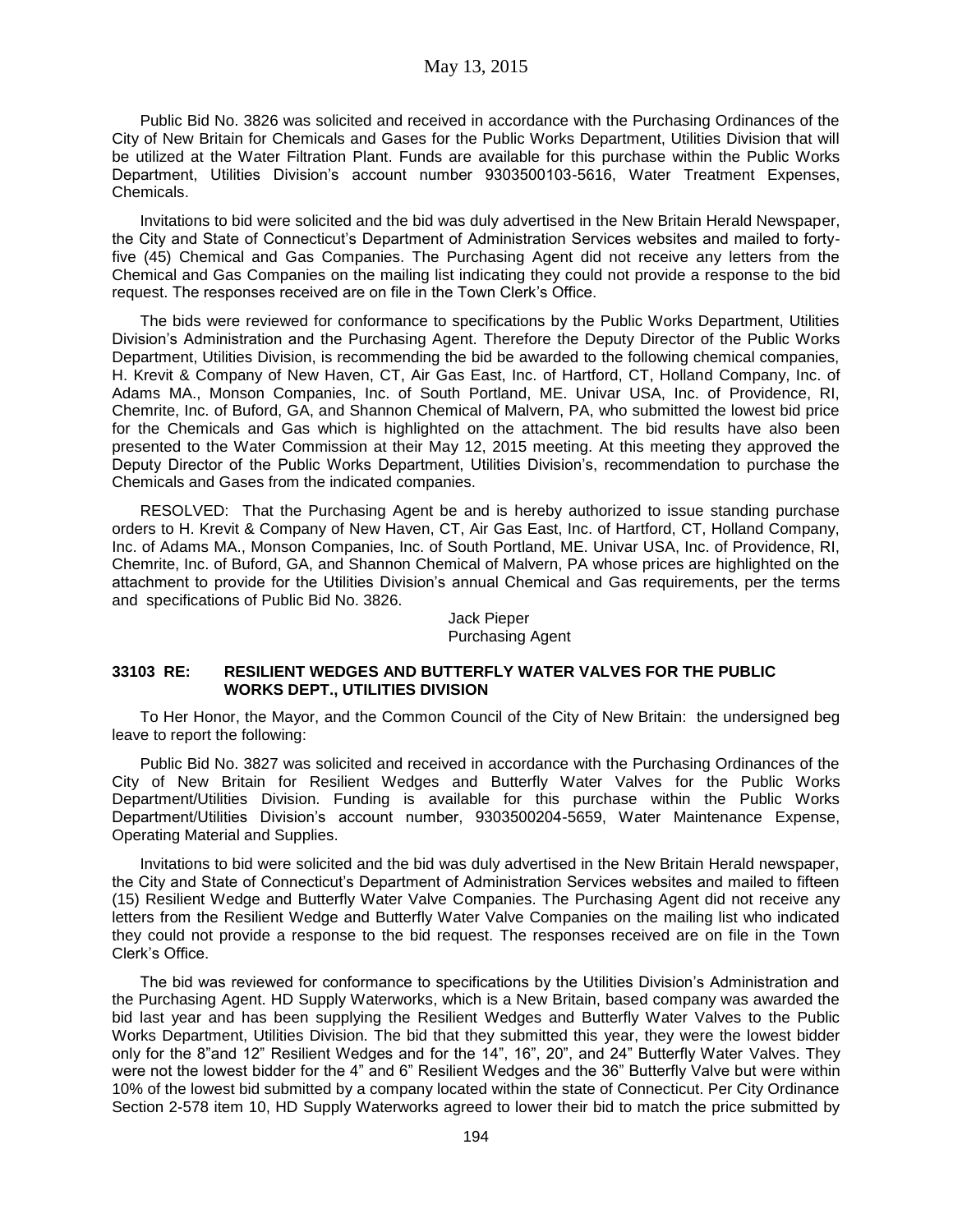the lowest bidder for the 4" and 6" Resilient Wedges and the 36" Butterfly Water Valve. Therefore the Deputy Director of the Public Works Department is recommending that the bid be awarded to HD Supply Waterworks of New Britain, CT who met all of the bid specifications for the Resilient Wedges and Butterfly Water Valves. The bid results were presented to the Water Commission at their May 12, 2015 meeting. At this meeting they approved the Deputy Director of the Public Works Department's recommendations for the purchase of the Resilient Wedges and Butterfly Water Valves from HD Supply Waterworks of New Britain, CT.

RESOLVED: That the Purchasing Agent is authorized to issue a standing purchase order to HD Supply Waterworks of New Britain, CT for the purchase of Resilient Wedges and Butterfly Water Valves per the attached prices, specifications and terms of Public Bid No. 3827.

> Jack Pieper Purchasing Agent

### **33104 RE: TESTING AND CALIBRATION OF LARGE WATER METERS FOR THE PUBLIC WORKS DEPT. UTILITIES DIVISION**

To Her Honor, the Mayor, and the Common Council of the City of New Britain: the undersigned beg leave to report the following:

Public Bid No. 3828 was solicited and received in accordance with the Purchasing Ordinances of the City of New Britain for Testing and Calibration of Large Water Meters for the Public Works Department, Utilities Division. Funding is available for this purchase within the Public Works Department, Utilities Division's account number 9303500204-5659, Water Maintenance Expense, Operating Material and Supplies.

Invitations to bid were solicited and the bid was duly advertised in the New Britain Herald Newspaper, the City and State of Connecticut's Department of Administration Services websites and mailed to fourteen (14) Water Meter Testing and Calibration Companies. The Purchasing Agent did not receive any letters from the Water Meter Testing and Calibration Companies on the mailing list who indicated that they could not provide a response to the bid request. The responses received are on file in the Town Clerk's Office.

The bid was reviewed for conformance to specifications by the Public Works Department, Utilities Division's, Administration and the Purchasing Agent. The lowest bidder, UWS, Inc. of Trion, GA Tested and Calibrated Large Water Meters for the Utilities Division was awarded the bid for this service in 2007 and 2008. Therefore the Deputy Director of the Public Works Department is recommending that the bid be awarded for the Testing and Calibration of Large Water Meters to UWS, Inc. of Trion GA. The bid result was presented to the Water Commission at their May 12, 2015 meeting. At this meeting they approved the Deputy Director of the Public Works Department's recommendation to award the bid for the Testing and Calibration of the Large Water Meters to UWS, Inc. of Trion GA.

RESOLVED: That the Purchasing Agent is hereby authorized to issue a standing purchase order to UWS, Inc. of Trion, GA for the Testing and Calibration of Large Water Meters at a price of \$150.00 per meter for the Public Works Department, Utilities Division, per the terms and specifications of Public Bid No. 3828.

> Jack Pieper Purchasing Agent

### **33105 RE: FRAME AND BODY REPAIR TO A DUMP TRUCK FOR THE PUBLIC WORKS DEPARTMENT**

To Her Honor, the Mayor, and the Common Council of the City of New Britain: the undersigned beg leave to report the following:

Public Bid No. 3839 was solicited and received in accordance with the Purchasing Ordinances of the City of New Britain for the Frame and Body Repairs to a Dump Truck for the Public Works Department. The Dump Truck got damaged while plowing snow on City Streets during a winter storm in March of this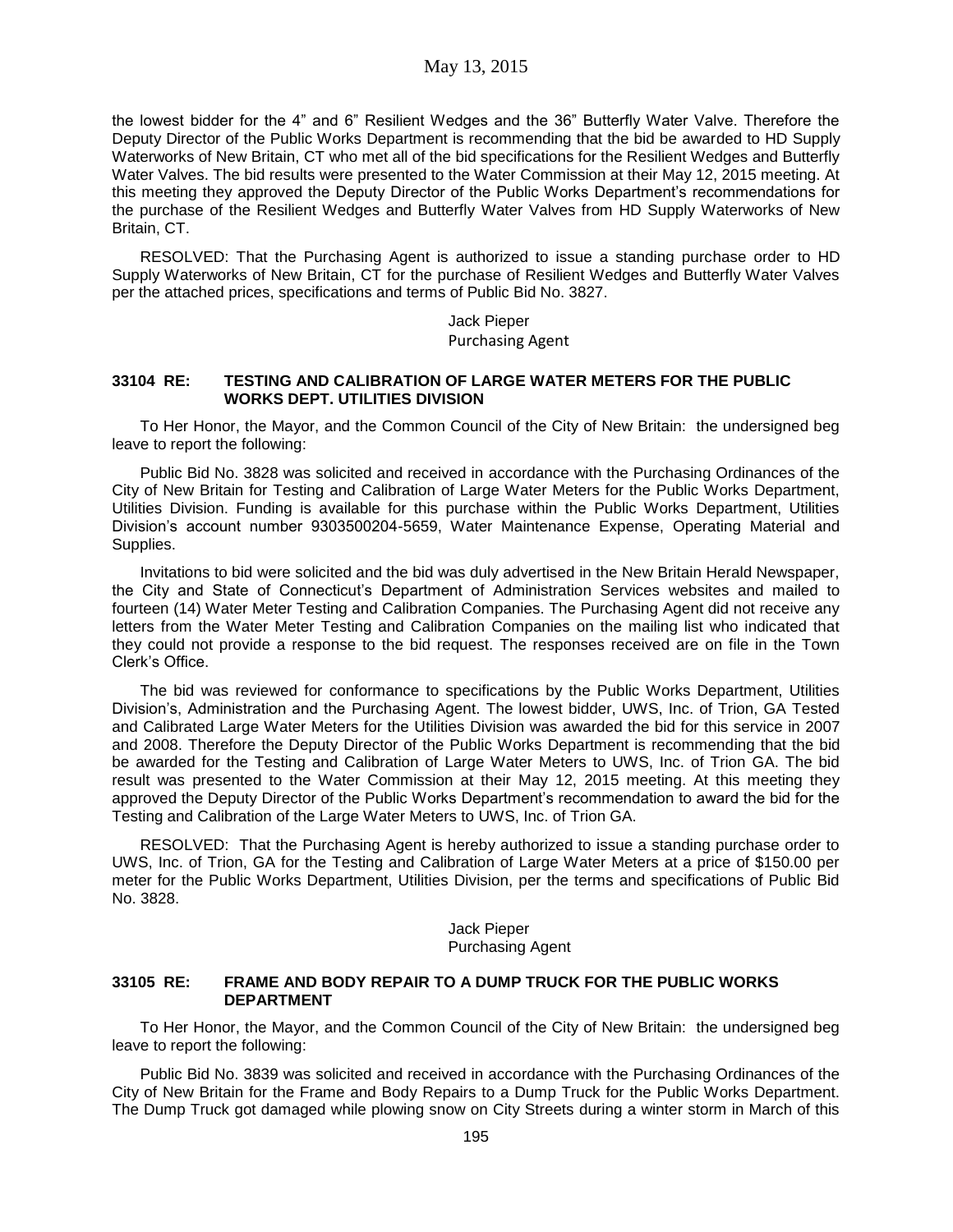year. The funding for this repair is within the General Liability and Risk Management's account number, 704625102-5246, Property Damages, Public Works.

Invitations to bid were solicited and the bid was duly advertised in the New Britain Herald Newspaper, the City and State of Connecticut's Department of Administration Services websites and mailed to six (6) Heavy Duty Truck Body Repair Companies. The Purchasing Agent did not receive any letters from the Heavy Duty Truck Body Repair Companies on the mailing list who indicated that they could not respond to the bid request. The responses received are on file in the Town Clerk's Office.

The bids were reviewed for conformance to specifications by the City's Fleet Administrator and the Purchasing Agent. Therefore the Director of the Fleet and Facilities Department is recommending that the bid for the Frame and Body Repairs to the Dump Truck be awarded to DATTCO of New Britain, CT who submitted the lowest bid and met all of the bid specifications.

RESOLVED: That the Purchasing Agent is hereby authorized to issue a Purchase Order to DATTCO of New Britain, CT for the Frame and Body Repairs to the Dump Truck for \$11,420.00 for the New Britain Public Works Department per the terms and specifications of Public Bid No. 3839.

## Jack Pieper Purchasing Agent

### **33106 RE: SALE OF SURPLUS BULLDOZER AND COMPACTOR – PUBLIC WORKS DEPARTMENT**

To Her Honor, the Mayor, and the Common Council of the City of New Britain: the undersigned beg leave to report the following:

Public Bid No. S168 was solicited and received in accordance with the Purchasing Ordinances of the City of New Britain for the Sale of a Surplus Bulldozer and Compactor that were utilized at the City's landfill location. The Bulldozer and Compactor were deemed surplus or un-repairable by the Public Works Department.

Invitations to bid were solicited and the bid was duly advertised in the New Britain Herald Newspaper, the City and State of Connecticut's Department of Administration Services websites and mailed to fifteen (15) Construction and or Equipment Companies. The responses received are on file in the Town Clerk's Office.

The bids were reviewed by the City's Fleet Manager and Purchasing Agent. The results were given to the Public Works Department Administration for their review. Therefore the Director of the Public Works Department is recommending the sale of Surplus Bulldozer and Compactor be sold to the highest bidder, Schultz Corporation for the Bulldozer and JVIII Construction for the Compactor as shown on the attachment. The total dollar amount that the City will receive for the Sale of the Surplus Bulldozer and Compactor will be \$50,678.90.

RESOLVED: That the Purchasing Agent is hereby authorized to sell the Surplus Bulldozer to Schiltz Corporations of Terryville, CT for \$45,000.00 and the Surplus Compactor to JVIII Construction of Rocky Hill, CT for \$5,678.90, who were the highest bidders for Public Bid No. S168.

> Jack Pieper Purchasing Agent

#### **33107 RE: HANDICAPPED ACCESSIBLE EXERCISE EQUIPMENT FOR THE RECREATION AND COMMUNITY SERVICES DEPARTMENT**

To Her Honor, the Mayor, and the Common Council of the City of New Britain: the undersigned beg leave to report the following:

In accordance with City Code of Ordinances, Chapter 2, Article VIII, Division 1, Section 2-541 (a), a purchase order was requested by the Recreation and Community Services Department for the purchase of a new Handicapped Accessible Exercise Equipment for City Hall.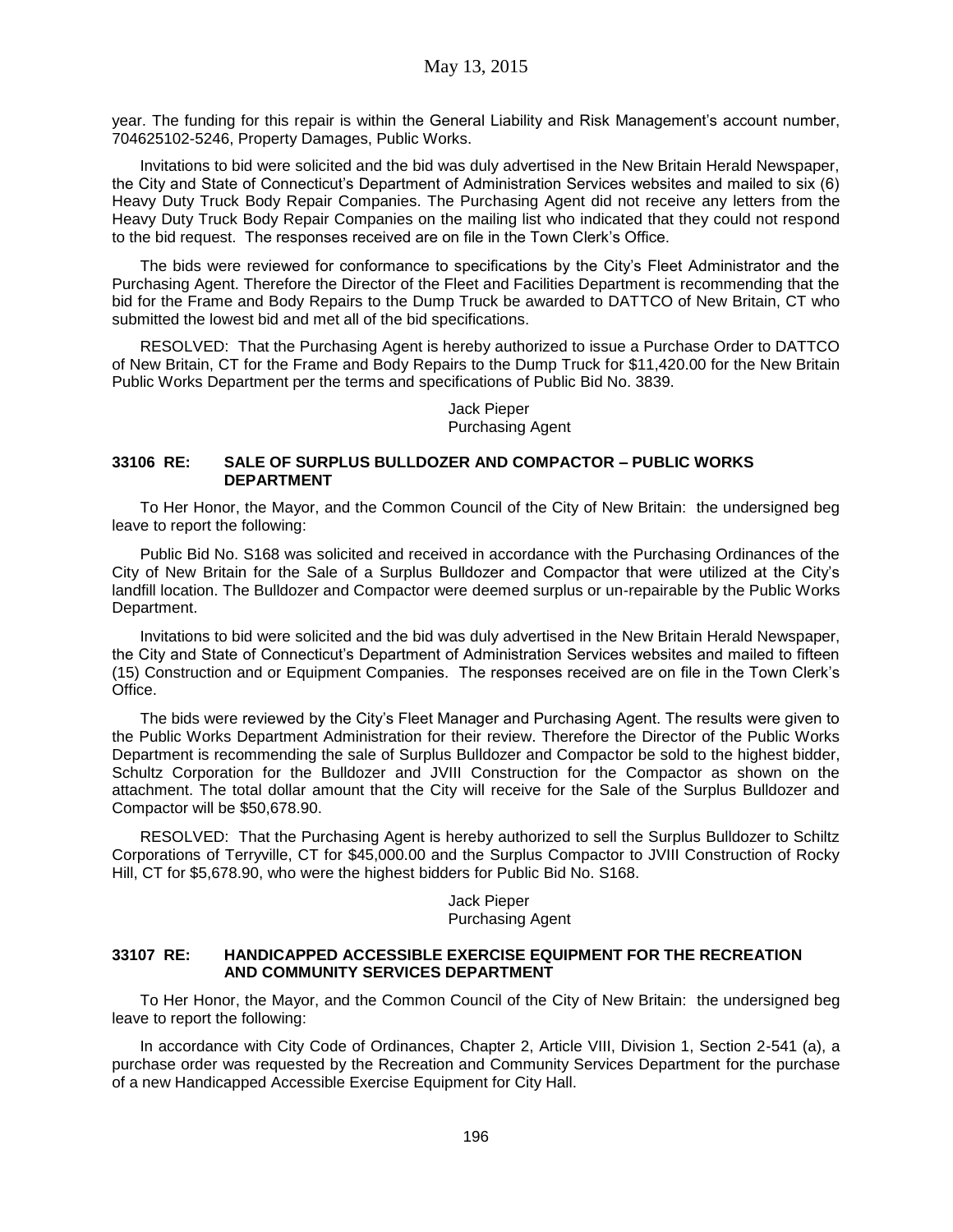| Supplier                   | Services                                            | <b>Total Price</b> |
|----------------------------|-----------------------------------------------------|--------------------|
| Access TR Newbury Park, CA | Equalizer 1005VB Handicapped Accessible \$12,000.00 |                    |
|                            | Exercise Equipment                                  |                    |

The Recreation and Community Services Department requested the purchase of a new Handicapped Accessible Exercise Equipment for City Hall's Life Be In It Freedom Room for Persons with Disabilities. For over twenty-five (25) years the basement of City Hall has served as a site for City employees and residents with physical impairment to exercise using special designed adaptive exercise equipment. The present Handicapped Accessible Exercise Equipment is over twenty (20) years old and has outlived its useful life. Access TR is the only provider of the new Equalizer 1005VB Handicapped Accessible Exercise Equipment in North America. There is no other exercise equipment company in the country that sells the Equalizer 1005VB Handicapped Accessible Exercise Equipment. The Purchasing Agent has verified that Access TR is the sole source provider of this Handicapped Accessible Exercise Equipment and has no dealers. Therefore bid solicitation for the purchase of the Handicapped Accessible Exercise Equipment would not be beneficial to the City. The Recreation and Community Services Department has been awarded a 2015 Connecticut Neighborhood Assistance Act Grant and a donation from ConnectiCare to pay for this Handicapped Accessible Exercise Equipment. Funding is available for this purchase in the Parks, Recreation and Community Services Department's account number 283420111- 5440, Recreation Donations, Rentals, Supply Equipment.

RESOLVED: That the Purchasing Agent is hereby authorized to issue a purchase order for \$12,000.00 to Access TR of Newbury Park, CA. for the purchase of a new Equalizer 1005VB Handicapped Accessible Exercise Equipment for the New Britain Recreation and Community Services Department.

> Jack Pieper Purchasing Agent

### **COMMITTEE ON ADMINISTRATION, FINANCE AND LAW**

### **33052-2 RE: REVISING THE MERIT RULES**

To Her Honor, the Mayor, and the Common Council of the City of New Britain: the undersigned beg leave to report the following:

The Committee on Administration, Finance and Law at a regular meeting and public hearing held on Wednesday evening, May 6, 2015, at 7:00 PM in the Council Chambers, to which was referred the matter of resolution #33052-1 – revision to the Merit Rules, voted to accept as amended and recommend that the following amended resolution be referred back to the Common Council with a favorable recommendation.

> Alderman David DeFronzo Chair

### **33067-1 RE: PROPOSED AMENDMENT TO THE ORDINANCES - COPYING AND SCANNING OF PUBLIC RECORDS ET AL**

To Her Honor, the Mayor, and the Common Council of the City of New Britain: the undersigned beg leave to report the following:

The Committee on Administration, Finance and Law at a regular meeting and public hearing held on Wednesday evening, May 6, 2015, at 7:00 PM in the Council Chambers, to which was referred the matter of resolution #33067 – amend Code of Ordinances to change the fee exceptions for copying and scanning of public records and to include a definition of indigent, voted to accept and recommend that the following resolution be referred back to the Common Council with a favorable recommendation.

> Alderman David DeFronzo **Chair**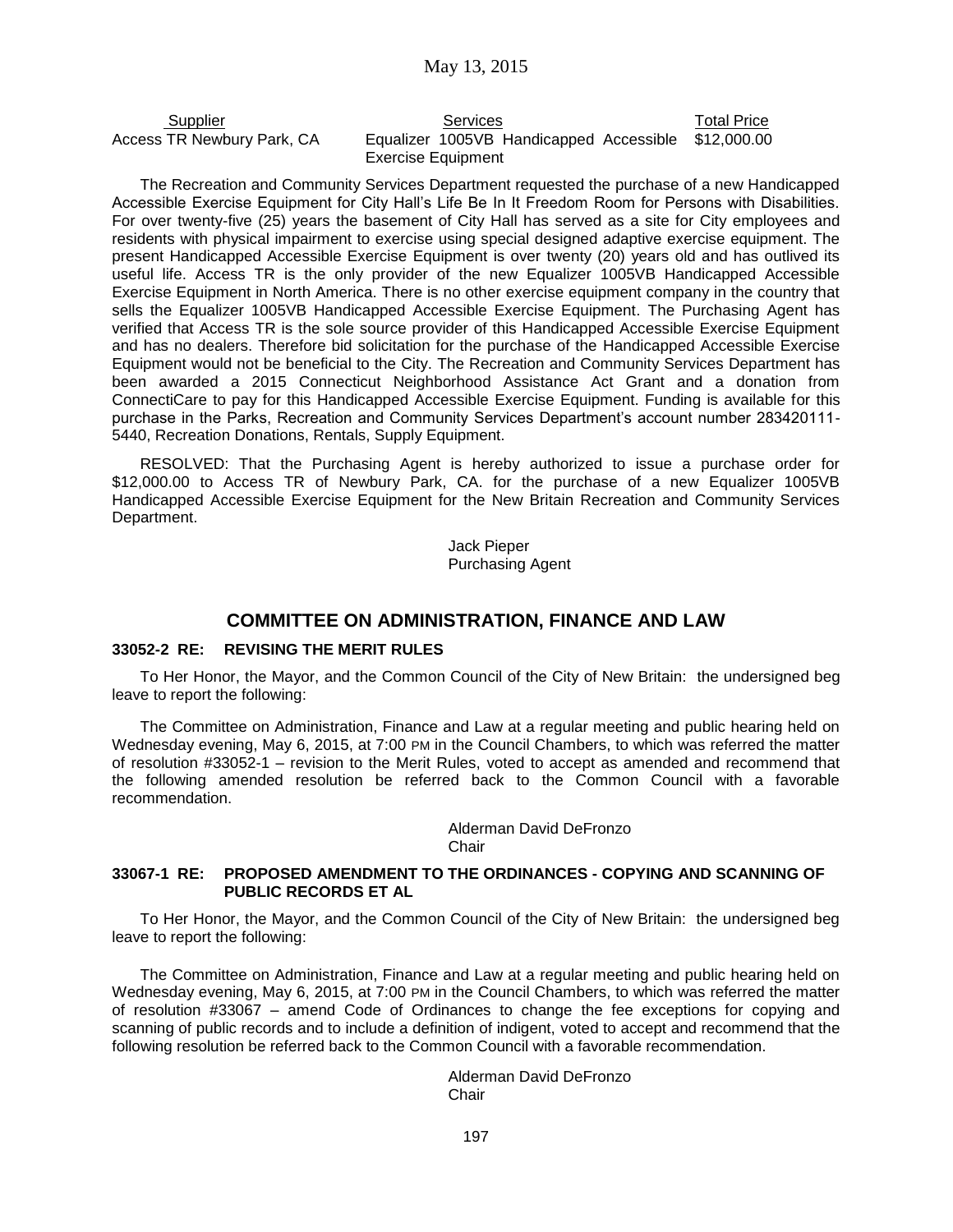# **CLAIMS COMMITTEE**

### **33108 RE: SETTLEMENT OF CLAIMS – STEPHEN L. MANGAN, SHERWAYNE GORDON**

To Her Honor, the Mayor, and the Common Council of the City of New Britain: the undersigned beg leave to report the following:

The Committee on Administration, Finance and Law and the Standing Claims Subcommittee of the Committee on Administration, Finance and Law at a regular meeting held on Wednesday evening, May 6, 2015, at 6:00 PM in Room 201, City Hall, having held public hearings and made investigations of said claims, respectfully begs leave to recommend the following:

RESOLVED; that the sum of \$309.96 be paid to Stephen L. Mangan of 35 Pearl Street, New Britain, in full settlement of his claim of property damages sustained as a result of a pothole on February 11, 2015.

RESOLVED; that the sum of \$5,360.15 be paid to Sherwayne Gordon of 23 Olive Street, New Britain, in full settlement of his claim of property damages sustained as a result of a City sewer line obstruction on March 25, 2015.

> Alderman Carlo Carlozzi, Jr. Chair

# **REPORTS OF LEGISLATIVE COMMITTEES, BOARDS, COMMISSIONS AND DEPARTMENTS**

## **PURCHASING DEPARTMENT**

#### **33096 RE: PRINTING OF ALL TYPES OF TAX BILLS FOR THE TAX COLLECTOR**

To Her Honor, the Mayor, and the Common Council of the City of New Britain: the undersigned beg leave to report the following:

Public Bid No. 3813 was solicited and received in accordance with the Purchasing Ordinances of the City of New Britain for the Printing of all types of Tax Bills for the City Tax Collector. Funding is available for this purchase from the Tax Collection Department's Account Number, 001107002-5336, Revenue Collections, Other Purchase Services.

Invitations to bid were solicited and the bid was duly advertised in the New Britain Herald Newspaper, the City and State of Connecticut's Department of Administration Services websites and mailed to forty-seven (47) Printing Companies. The Purchasing Agent did not receive any letters from the Printing Companies on the mailing list who indicated they could not provide a response to the bid request. The responses received are on file in the Town Clerk's Office.

The bids were reviewed for conformance to specifications by the City Tax Collector and the Purchasing Agent. The three (3) lowest bidders, Data Integrators, The Data Center, LLC and QestMark Information Management, are out of state, making them less apt to be concerned with CT Statutes that pertain to Revenue Collection (and can influence data captured on Tax Bills). Quality Data Services, Inc. (QDS) out of Waterbury is a CT based vendor with over 30+ years' experience serving our State. QDS is also the provider of the City's new Tax Software  $\sim$  the data source that fuels the billing process. This relationship will nearly eliminate usual technological challenges that accompany data provider & bill printer interaction. QDS understands the importance of CT legislation and Statutes and the impact they have on the billing (and printing) of tax information. They understand the OCR scanline requirements of Webster Bank ~ the City's lockbox processor. QDS has a proprietary technology that will lower the overall printing and postage cost for the City. Referred to as "Club Bill" it captures taxpayers' multiple motor vehicle tax bills into one invoice. This equates to estimated 30% reduction in printed motor vehicle bill volume, corresponding estimated postage savings of \$4,940 and a net effective unit price of \$.0165. Therefore, the City Tax Collector recommend that the bid be awarded to Quality Data Services, Inc. of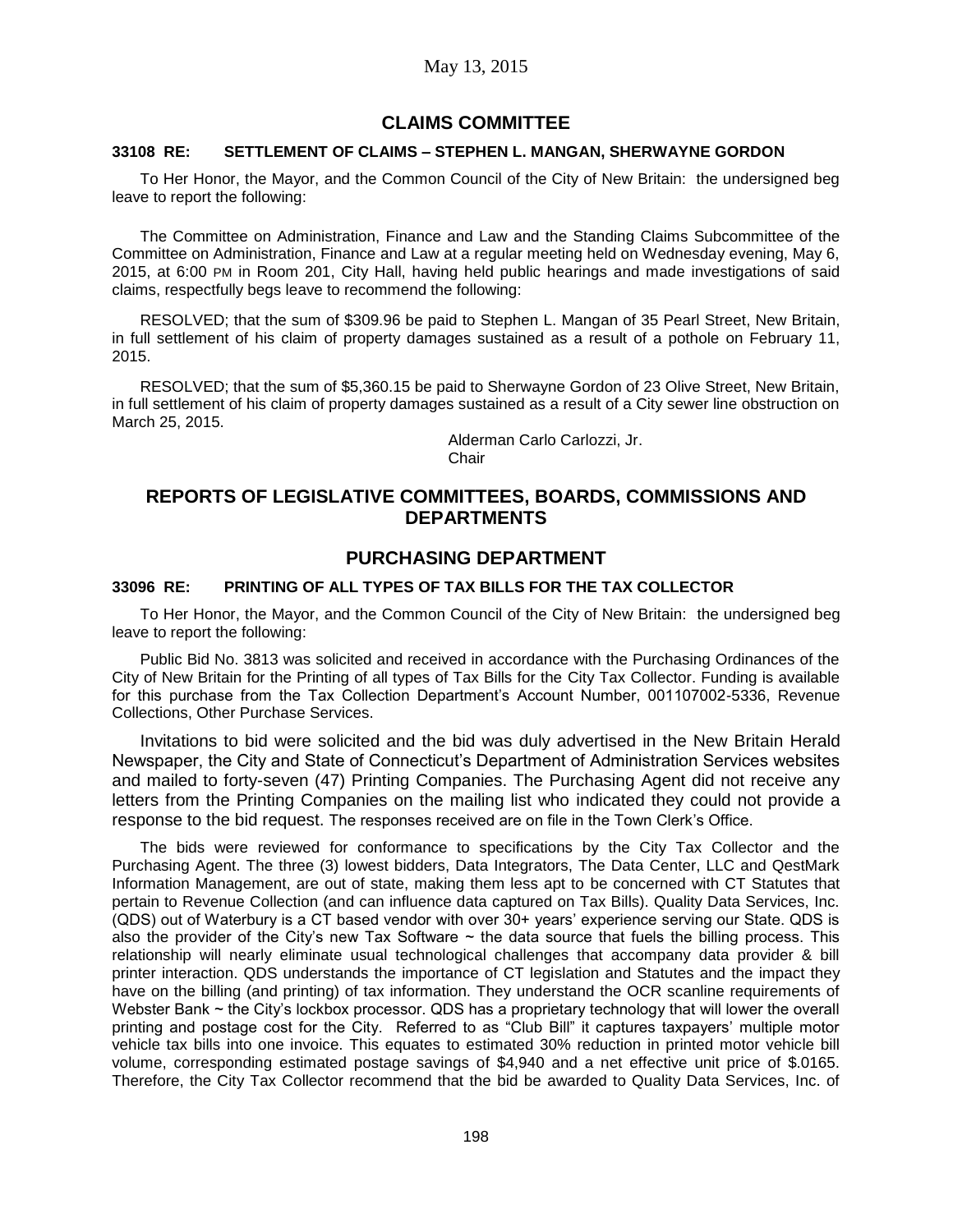Waterbury, CT who was the overall lowest qualified bidder and met all of the bid specifications for this service.

RESOLVED: That the Purchasing Agent is hereby authorized to enter into a contract and issue a purchase order to Quality Data Services, Inc. of Waterbury, CT for the Printing of all Types of Tax Bills for the City Tax Collector for a period commencing on June 1, 2015 and terminating on December 31, 2016 with an extension of two (2) one (1) year extensions if mutually agreed upon by the City and Quality Data Services, Inc. of Waterbury, CT at a unit price of \$0.210 for each Tax Bill, per the terms and specifications of Public Bid No. 3813.

> Jack Pieper Purchasing Agent

Ald. Bielinski moved to accept and adopt, seconded by Ald. Collins. So voted. Approved May 15, 2015 by Mayor Erin E. Stewart.

# **HEALTH DEPARTMENT**

### **33069-1 RE: PEDIATRIC CLINIC SERVICES AT THE HOSPITAL OF CENTRAL CONNECTICUT**

To Her Honor, the Mayor, and the Common Council of the City of New Britain: the undersigned beg leave to report the following:

At the request of Alderman David DeFronzo, administrators from The Hospital of Central Connecticut were contacted to inquire about the future of Pediatric services provided at the hospital.

Nancy Kroeber, Vice President of Operations was interviewed and provided the following information:

- 1. The hospital is currently involved in the process of evaluating their service lines. They are looking at how pediatric services are delivered and have not arrived at any decisions thus far. They have a timeline to make some determinations by the end of May.
- 2. While the pediatric inpatient unit remains open, there has not been a pediatric medical admission to the unit since September, 2014. The average daily census prior to September was 2 (two) patients. Since then, there have only been a few pediatric surgical admissions (appendectomies). Ms. Kroeber stated that this was due to parents and pediatricians opting for patients to be cared for at CCMC (Connecticut Children's Medical Center), which is regarded as a pediatric specialty hospital.
- 3. The Pediatric Outpatient Clinic is operational with one full-time pediatrician. At the Clinic, a fulltime provider is expected to handle 3,000 visits per year. The present volume of patients seen in the clinic generates approximately 1,500 visits per year, which is equivalent to a half-time provider.
- 4. The hospital has had conversations with several community providers and organizations, including Community Health Center. They are studying all options and evaluating how to continue to best provide needed care to the pediatric population in our community.

The hospital has assured us that they are fully committed to transparent communication and will reach out to the New Britain Health and Building Services Department once they have concluded the evaluation process.

> Sergio Lupo, MPH, RS Director of Health and Building Services

Ald. DeFronzo moved to accept, seconded by Ald. Collins. So voted. Approved May 15, 2015 by Mayor Erin E. Stewart.

# **RESOLUTIONS RETURNED FROM COMMITTEE**

### **33052-3 RE: REVISIONS TO THE MERIT RULES ESTABLISHING A NEW PROCESS FOR THE HIRING OF ALREADY CERTIFIED FIREFIGHTERS**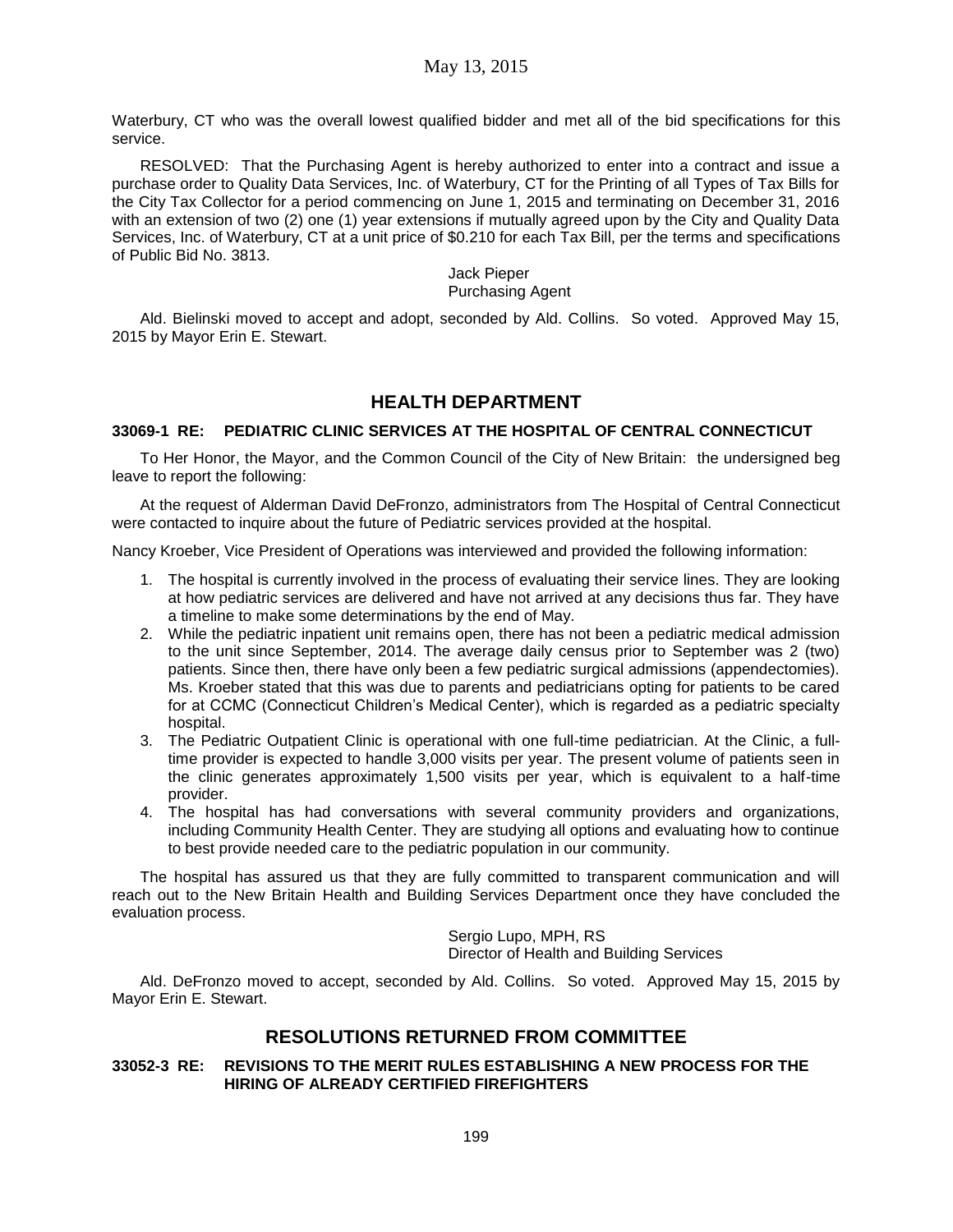To Her Honor, the Mayor, and the Common Council of the City of New Britain: the undersigned beg leave to recommend the adoption of the following:

WHEREAS, The Civil Service Commission of the City of New Britain has adopted Merit Rules; and

WHEREAS, Rule I of the Merit Rules states that the Civil Service Commission may, after a Public Hearing, submit proposed amendments of the Merit Rules to the Common Council for approval, and

WHEREAS, the Civil Service Commission seeks to establish a new process for the hiring of alreadycertified Firefighters, and

WHEREAS, Rule V (B) of the current Merit Rules entitled "Open Competitive Employment Lists" states:

Open Competitive Employment Lists.

The Civil Service Commission shall establish and maintain such open competitive employment lists for the various classes of positions as it deems necessary or desirable to meet the needs of the City. On each such open competitive list the eligibles shall be ranked in order of their rating earned in tests given for the purpose of establishing such lists.

Any individual who has a current certification from the Connecticut Police Officer Standards and Training Council ("POST") or an individual from another state who is deemed to meet POST training requirements, shall upon application for the position of Police Officer, be automatically eligible for appointment whether or not there is an active employment list at the time.

WHEREAS, the Civil Service Commission has unanimously recommended the amendment of Rule V (B) of the Merit Rules to read as follows (new language is underlined and in bold print):

Any individual who is a recent graduate of the recruit firefighter program at the Connecticut Fire Academy (CFA) or possesses similar credentials from another state which meet the National Fire Protection Association (NFPA) Professional Qualification System Standards, which is deemed by the Connecticut Fire Academy Fire Chief to be equivalent, shall upon application for the position of Firefighter, be automatically eligible for appointment whether or not there is an active employment list at the time. The candidate shall have passed the Candidate Physical Agility Test (CPAT) within two years prior to appointment as a New Britain firefighter.

WHEREAS, the Civil Service Commission held a Public Hearing on this change on March 30, 2015, is now forwarding the proposed amendment to the Merit Rules to the Common Council for approval.

BE IT RESOLVED that the Common Council of the City of New Britain approve the proposed amendment to Rule V (B) of the Merit Rules as recommended by the Civil Service Commission.

> Alderwoman Suzanne Bielinski Civil Service Commission Liaison

Ald. Bielinski moved to accept and adopt, seconded by Ald. Giantonio. So voted. Approved May 15, 2015 by Mayor Erin E. Stewart.

#### **33067-2 RE: AMENDMENT TO SEC. 2-10 OF THE ORDINANCES – COPYING AND SCANNING OF PUBLIC RECORDS – FEES AND SCANNING INCLUDING A DEFINITION OF "INDIGENT"**

To Her Honor, the Mayor, and the Common Council of the City of New Britain: the undersigned beg leave to recommend the adoption of the following:

Resolution Summary: INTENT AND PURPOSE: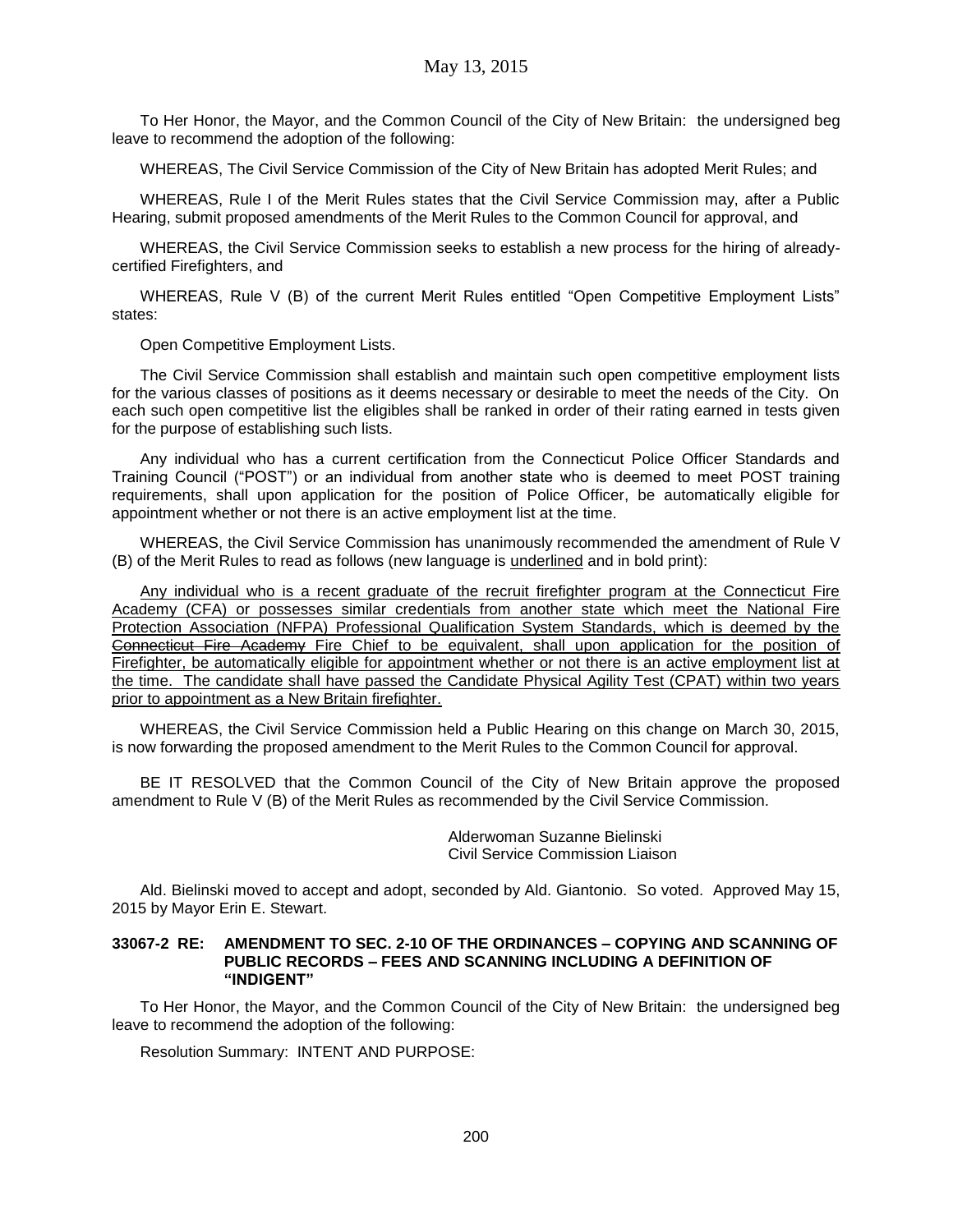To revise Section 2-10 of the Code of Ordinances to provide for the Common Council of the City of New Britain to change the fee requirement exceptions for copying and scanning of public records and to include a definition of indigent.

BE IT ORDAINED BY THE COMMON COUNCIL OF THE CITY OF NEW BRITAIN that SECTION 2-10 of the Code of Ordinances, City of New Britain, be amended as follows: (inserted text appears in underline; deleted text appears in strikethrough; new sections begin with the word [new].

### **Sec. 2-10. Freedom of information.**

- (a) *Definitions.* As used in this section, the following words and phrases shall have the following meanings, except where such terms are used in a context which clearly indicates the contrary:
	- (1) *Public agency* or *agency* means:
		- (A) Any department, board, commission, or official of the City of New Britain, including any committee of, or created by, any such department, board, commission, or official;
		- (B) The common council or any of its committees; or
		- (C) Any person to the extent such person is deemed to be the functional equivalent of a public agency pursuant to law.
	- (2) *Meeting* means any hearing or other proceeding of a public agency, any convening or assembly of a quorum of a multimember public agency, and any communication by or to a quorum of a multimember public agency, whether in person or by means of electronic equipment, to discuss or act upon a matter over which the public agency has supervision, control, jurisdiction or advisory power. "Meeting" does not include: Any meeting of a personnel search committee for executive level employment candidates; any chance meeting, or a social meeting neither planned nor intended for the purpose of discussing matters relating to official business; strategy or negotiations with respect to collective bargaining; a caucus of members of a single political party notwithstanding that such members also constitute a quorum of a public agency; an administrative or staff meeting of a single-member public agency; and communication limited to notice of meetings of any public agency or the agendas thereof. A quorum of the members of a public agency who are present at any event which has been noticed and conducted as a meeting of another public agency under the provisions of the Freedom of Information Act shall not be deemed to be holding a meeting of the public agency of which they are members as a result of their presence at such event.
	- (3) *Caucus* means:
		- (A) A convening or assembly of the enrolled members of a single political party who are members of a public agency within the state or a political subdivision, or
		- (B) The members of a multimember public agency, which members constitute a majority of the membership of the agency, or the other members of the agency who constitute a minority of the membership of the agency, who register their intention to be considered a majority caucus or minority caucus, as the case may be, for the purposes of the Freedom of Information Act, provided:
			- (i) The registration is made with the office of the town and city clerk;
			- (ii) No member is registered in more than one (1) caucus at any one (1) time;
			- (iii) No such member's registration is rescinded during the member's remaining term of office; and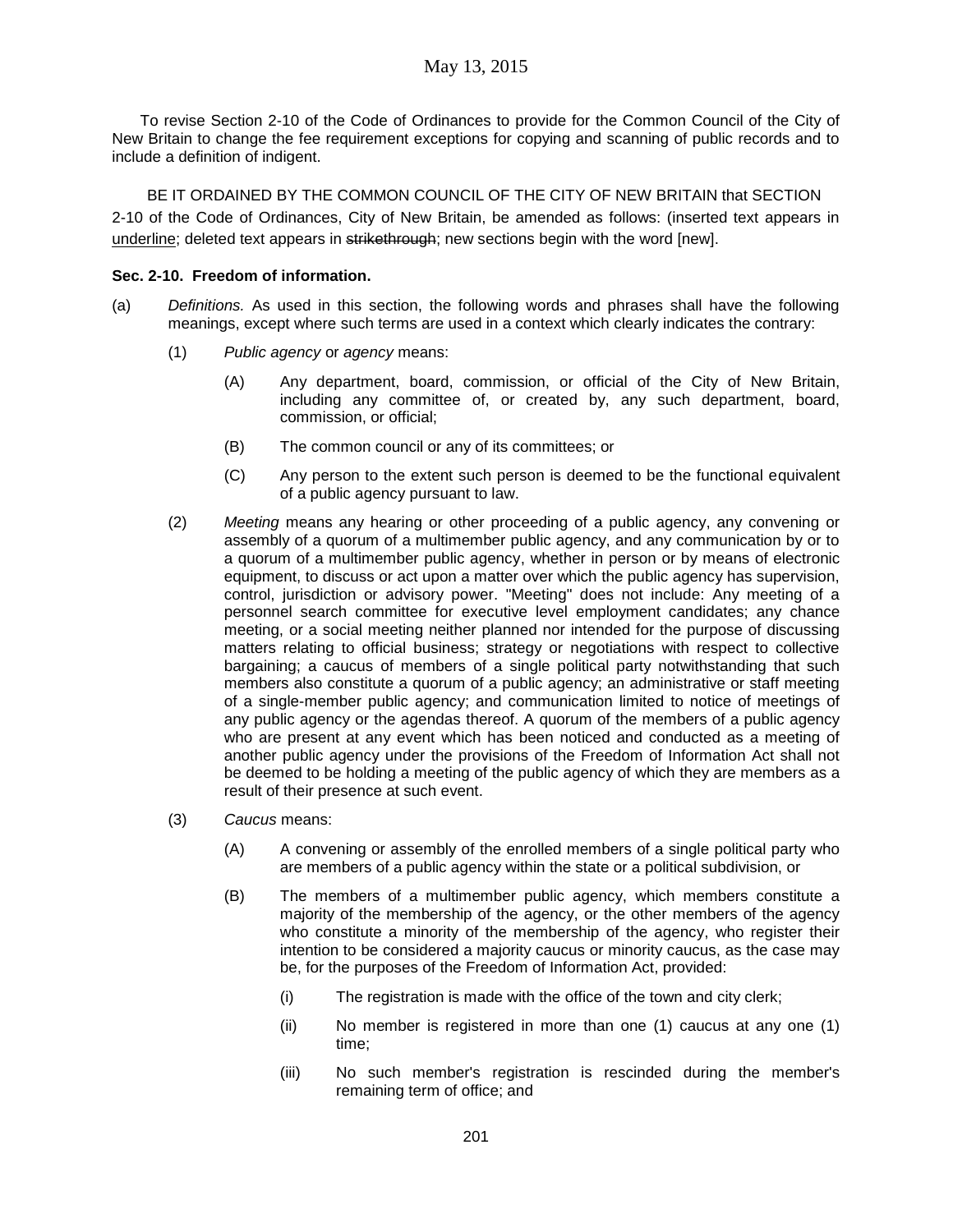- (iv) A member may remain a registered member of the majority caucus or minority caucus regardless of whether the member changes his or her party affiliation.
- (4) *Person* means natural person, partnership, corporation, limited liability company, association or society.
- (5) *Public records or files* means any recorded data or information relating to the conduct of the public's business prepared, owned, used, received or retained by a public agency, or to which a public agency is entitled to receive a copy by law or contract, whether such data or information be handwritten, typed, tape-recorded, printed, photostated, photographed or recorded by any other method.
- (6) *Executive sessions* means a meeting of a public agency at which the public is excluded for one (1) or more of the following purposes:
	- (A) Discussion concerning the appointment, employment, performance, evaluation, health or dismissal of a public officer or employee, provided that such individual may require that discussion be held at an open meeting;
	- (B) Strategy and negotiations with respect to pending claims or pending litigation to which the public agency or a member thereof, because of the member's conduct as a member of such agency, is a party until such litigation or claim has been finally adjudicated or otherwise settled;
	- (C) Matters concerning security strategy or the deployment of security personnel, or devices affecting public security;
	- (D) Discussion of the selection of a site or the lease, sale or purchase of real estate by the city when publicity regarding such site, lease, sale, purchase or construction would cause a likelihood of increased price until such time as all of the property has been acquired or all proceedings or transactions concerning same have been terminated or abandoned; and
	- (E) Discussion of any matter which would result in the disclosure of public records or the information contained therein described in subsection (d)(2) herein.
- (7) *Personnel search committee* means a body appointed by a public agency, whose sole purpose is to recommend to the appointing agency a candidate or candidates for an executive-level employment position. Members of a "personnel search committee" shall not be considered in determining whether there is a quorum of the appointing or any other public agency.
- (8) *Pending claim* means a written notice to an agency which sets forth a demand for legal relief or which asserts a legal right stating the intention to institute an action in an appropriate forum if such relief or right is not granted.
- (9) *Pending litigation* means:
	- (A) A written notice to an agency which sets forth a demand for legal relief or which asserts a legal right stating the intention to institute an action before a court if such relief or right is not granted by the agency;
	- (B) The service of a complaint against an agency returnable to a court which seeks to enforce or implement legal relief or a legal right; or
	- (C) The agency's consideration of action to enforce or implement legal relief or a legal right.
- (10) *Governmental function* means the administration or management of a program of a public agency, which program has been authorized by law to be administered or managed by a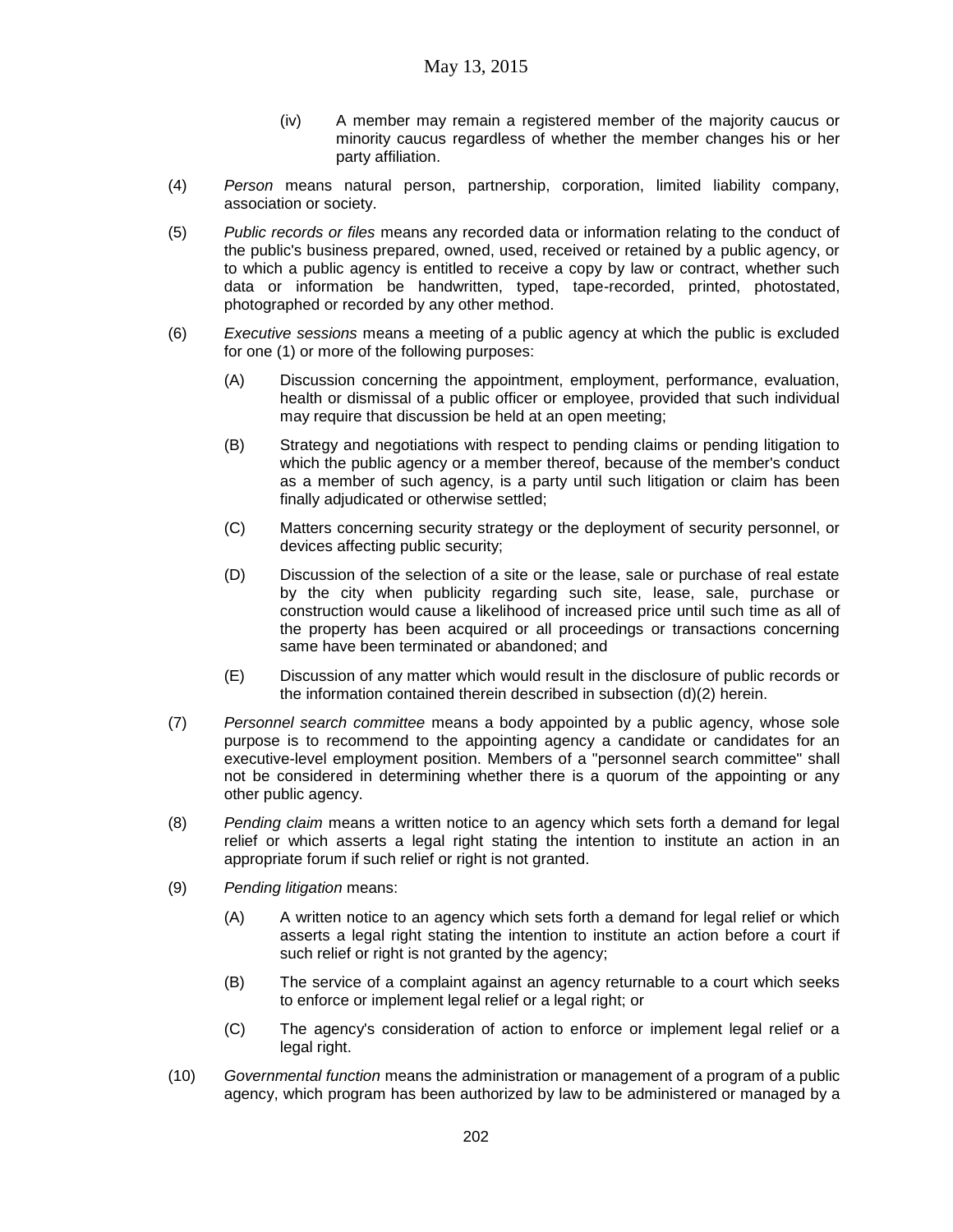person, where:

- (A) The person receives funding from the public agency for administering or managing the program;
- (B) The public agency is involved in or regulates to a significant extent such person's administration or management of the program, whether or not such involvement or regulation is direct, pervasive, continuous or day-to-day; and
- (C) The person participates in the formulation of governmental policies or decisions in connection with the administration or management of the program and such policies or decisions bind the public agency. "Governmental function" shall not include the mere provision of goods or services to a public agency without the delegated responsibility to administer or manage a program of a public agency.

### (b) *General.*

- (1) It is hereby declared that it is the policy of the City of New Britain:
	- (A) To fully comply with the requirements of the State of Connecticut Freedom of Information Act as set forth in sections 1-200 through 1-242 of the Connecticut General Statutes, and
	- (B) That the public and each member of the public shall have the right to access to public records, documents, meetings and public notice of meetings in accordance with this section and the State of Connecticut Freedom of Information Act as set forth in sections 1-200 through 1-242 of the Connecticut General Statutes.
- (2) Every public agency of the City of New Britain, including every department, board, commission, or official of the City of New Britain and the common council and all of its committees shall faithfully comply with this section and the State of Connecticut Freedom of Information Act as set forth in sections 1-200 through 1-242 of the Connecticut General Statutes.
- (3) To the extent that any provision of this article conflicts with sections 1-200 through 1-242 of the Connecticut General Statutes, the Connecticut General Statutes shall prevail. However, to the extent that any provision of this article provides greater access but does not conflict with the Connecticut General Statutes, this section shall prevail.
- (c) *Access to meetings.*
	- (1) The meetings of all public agencies, except executive sessions as defined herein, shall be open to the public. The votes of each member of any public agency upon any issue before such public agency shall be reduced to writing and made available for public inspection within forty-eight (48) hours and shall also be recorded in the minutes of the session at which taken, which minutes shall be available for public inspection within seven (7) days of the session to which they refer.
	- (2) The chairperson or secretary of any such public agency shall file, not later than January 31 of each year, with the town and city clerk the schedule of regular meetings of such public agency for the ensuing year, and no such meeting of any such public agency shall be held sooner than thirty (30) days after such schedule has been filed.
	- (3) The agenda of the regular meetings of every public agency shall be available to the public and shall be filed, not less than forty-eight (48) hours before the meetings to which they refer, in such agency's regular office or place of business, if there is such an office or place of business, and in the office of the town and city clerk. Upon the affirmative vote of two-thirds ( 2/3) of the members of a public agency present and voting, any subsequent business not included in such filed agendas may be considered and acted upon at such meetings.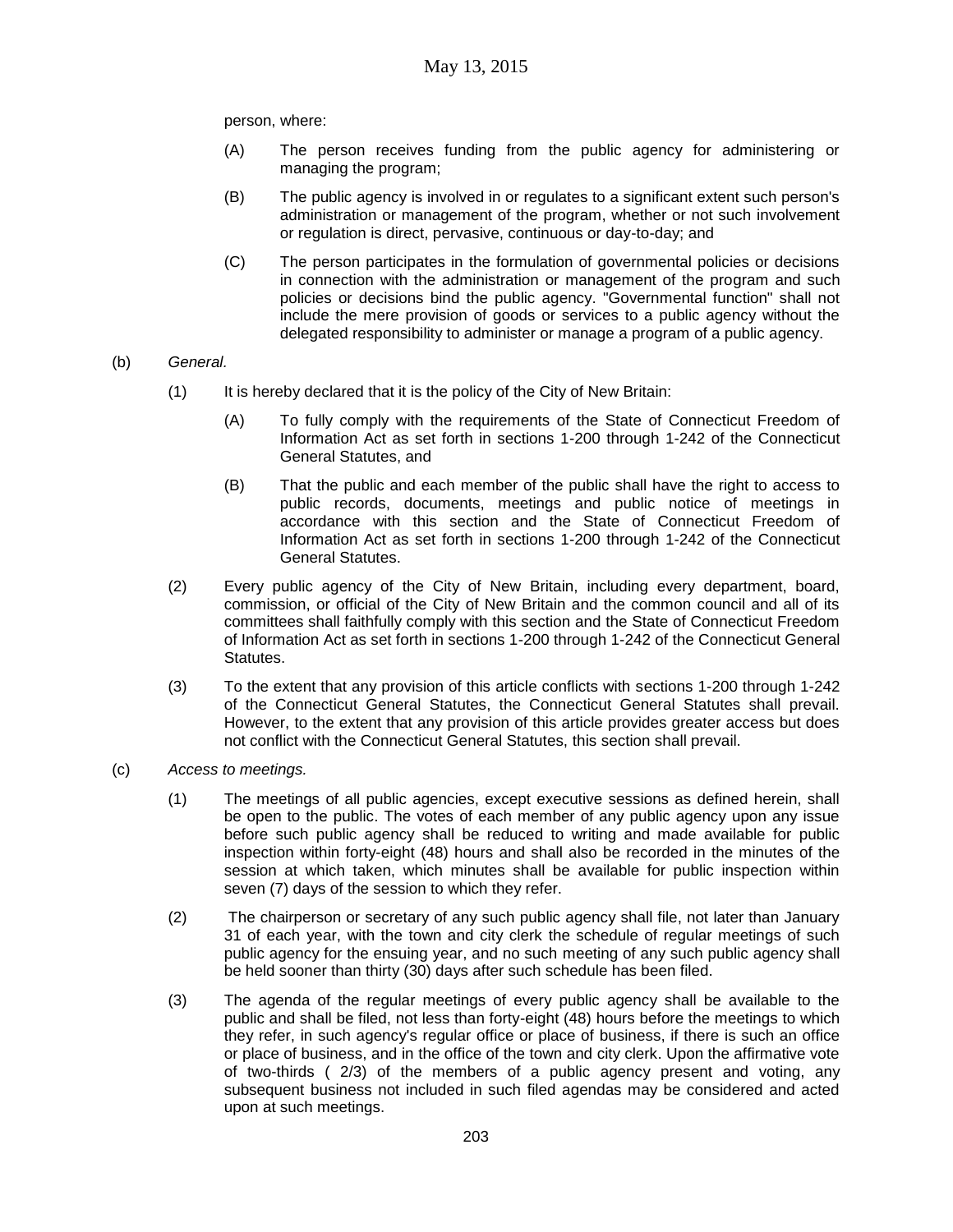- (4) Notice of each special meeting of every public agency shall be given not less than twenty-four (24) hours' prior to the time of such meeting by filing a notice of the time and place thereof in the office of the town and city clerk. The clerk shall cause any notice received under this section to be posted in such clerk's office. Such notice shall be given not less than twenty-four (24) hours' prior to the time of the special meeting; provided in the case of emergency, any special meeting may be held without complying with the foregoing requirement for the filing of notice but a copy of the minutes of every such emergency special meeting adequately setting forth the nature of the emergency and the proceedings occurring at such meeting shall be filed with the town clerk not later than seventy-two (72) hours following the holding of said meeting. The notice shall specify the time and place of the special meeting and the business to be transacted. No other business shall be considered at such special meetings.
- (5) No member of the public shall be required, as a condition to attendance at a meeting of any such body, to register the member's name, or furnish other information, or complete a questionnaire or otherwise fulfill any condition precedent to the member's attendance. However, any member of the public wishing to speak during public participation shall provide his/her name and address.
- $(6)$  A public agency may hold an executive session, as defined in  $(a)(3)$  of this section, only upon an affirmative vote of two-thirds ( 2/3) of the members of such body present and voting, taken at a public meeting and stating the reasons for such executive session, as defined in (a)(3) of this section.
- (7) In determining the time within which or by when a notice, agenda, record of votes or minutes of a special meeting or an emergency special meeting are required to be filed under this section, Saturdays, Sundays, legal holidays and any day on which the office of the agency or the town and city clerk, as the case may be, is closed, shall be excluded.
- (d) *Access to public records--Exempt records.*
	- (1) Except as otherwise provided by any federal law or state statute, all records maintained or kept on file by any public agency, whether or not such records are required by any law or by any rule or regulation, shall be public records and every person shall have the right to:
		- (A) Inspect such records promptly during regular office or business hours;
		- (B) Copy such records; or
		- (C) Receive a copy of such records.

Any agency rule or regulation, or part thereof, that conflicts with the provisions of this subsection or diminishes or curtails in any way the rights granted by this subsection shall be void. Each such agency shall keep and maintain all public records in its custody at its regular office or place of business in an accessible place and, if there is no such office or place of business, the public records pertaining to such agency shall be kept in the office of the town and city clerk. Any certified record hereunder attested as a true copy by the clerk, chief or deputy of such agency or by such other person designated or empowered by law to so act, shall be competent evidence in any court of this state of the facts contained therein. Each such agency shall make, keep and maintain a record of the proceedings of its meetings.

- (2) Nothing in this section shall be construed to require disclosure of:
	- (A) Preliminary drafts or notes provided the public agency has determined that the public interest in withholding such documents clearly outweighs the public interest in disclosure;
	- (B) Personnel or medical files and similar files the disclosure of which would constitute an invasion of personal privacy;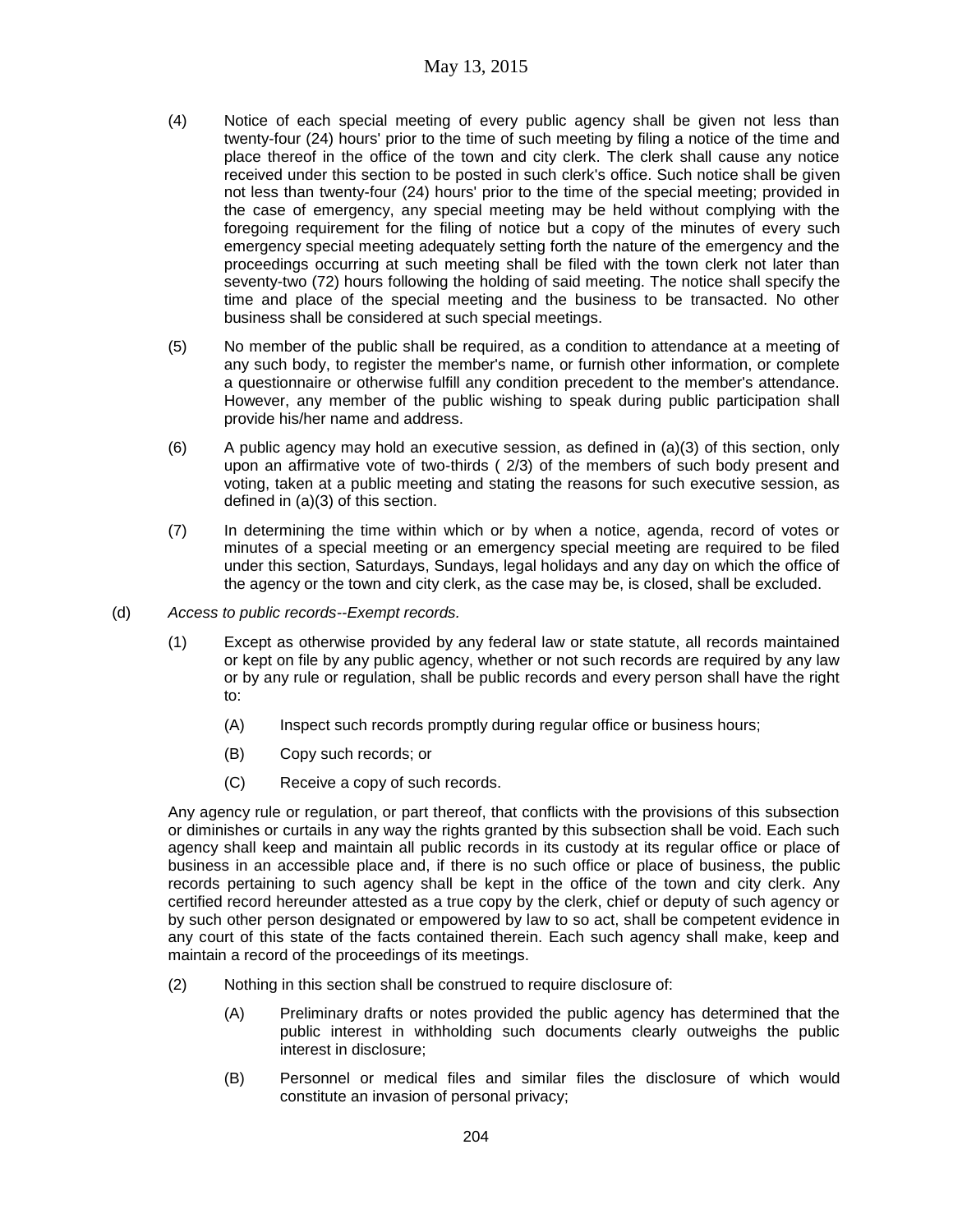- (C) Records of law enforcement agencies not otherwise available to the public which records were compiled in connection with the detection or investigation of crime, if the disclosure of said records would not be in the public interest because it would result in the disclosure of:
	- 1. The identity of informants not otherwise known or the identity of witnesses not otherwise known whose safety would be endangered or who would be subject to threat or intimidation if their identity was made known;
	- 2. Signed statements of witnesses;
	- 3. Information to be used in a prospective law enforcement action if prejudicial to such action;
	- 4. Investigatory techniques not otherwise known to the general public;
	- 5. Arrest records of a juvenile, which shall also include any investigatory files, concerning the arrest of such juvenile, compiled for law enforcement purposes;
	- 6. The name and address of the victim of a sexual assault under sections 53a-70, 53a-70a, 53a-71, 53a-72a, 53a-72b or 53a-73a of the Connecticut General Statutes, or injury or risk of injury, or impairing of morals under section 53-21 of the Connecticut General Statutes, or of an attempt thereof, or (G) uncorroborated allegations subject to destruction pursuant to section 1-216 of the Connecticut General Statutes;
- (D) Records pertaining to strategy and negotiations with respect to pending claims or pending litigation to which the public agency is a party until such litigation or claim has been finally adjudicated or otherwise settled;
- (E) 1. Trade secrets, which for purposes of the Freedom of Information Act, are defined as information, including formulas, patterns, compilations, programs, devices, methods, techniques, processes, drawings, cost data, customer lists, film or television scripts or detailed production budgets that (i) derive independent economic value, actual or potential, from not being generally known to, and not being readily ascertainable by proper means by, other persons who can obtain economic value from their disclosure or use, and (ii) are the subject of efforts that are reasonable under the circumstances to maintain secrecy; and
	- 2. Commercial or financial information given in confidence, not required by statute;
- (F) Test questions, scoring keys and other examination data used to administer a licensing examination, examination for employment or academic examinations;
- (G) The contents of real estate appraisals, engineering or feasibility estimates and evaluations made for or by an agency relative to the acquisition of property or to prospective public supply and construction contracts, until such time as all of the property has been acquired or all proceedings or transactions have been terminated or abandoned, provided the law of eminent domain shall not be affected by this provision;
- (H) Statements of personal worth or personal financial data required by a licensing agency and filed by an applicant with such licensing agency to establish the applicant's personal qualification for the license, certificate or permit applied for;
- (I) Records, reports and statements of strategy or negotiations with respect to collective bargaining;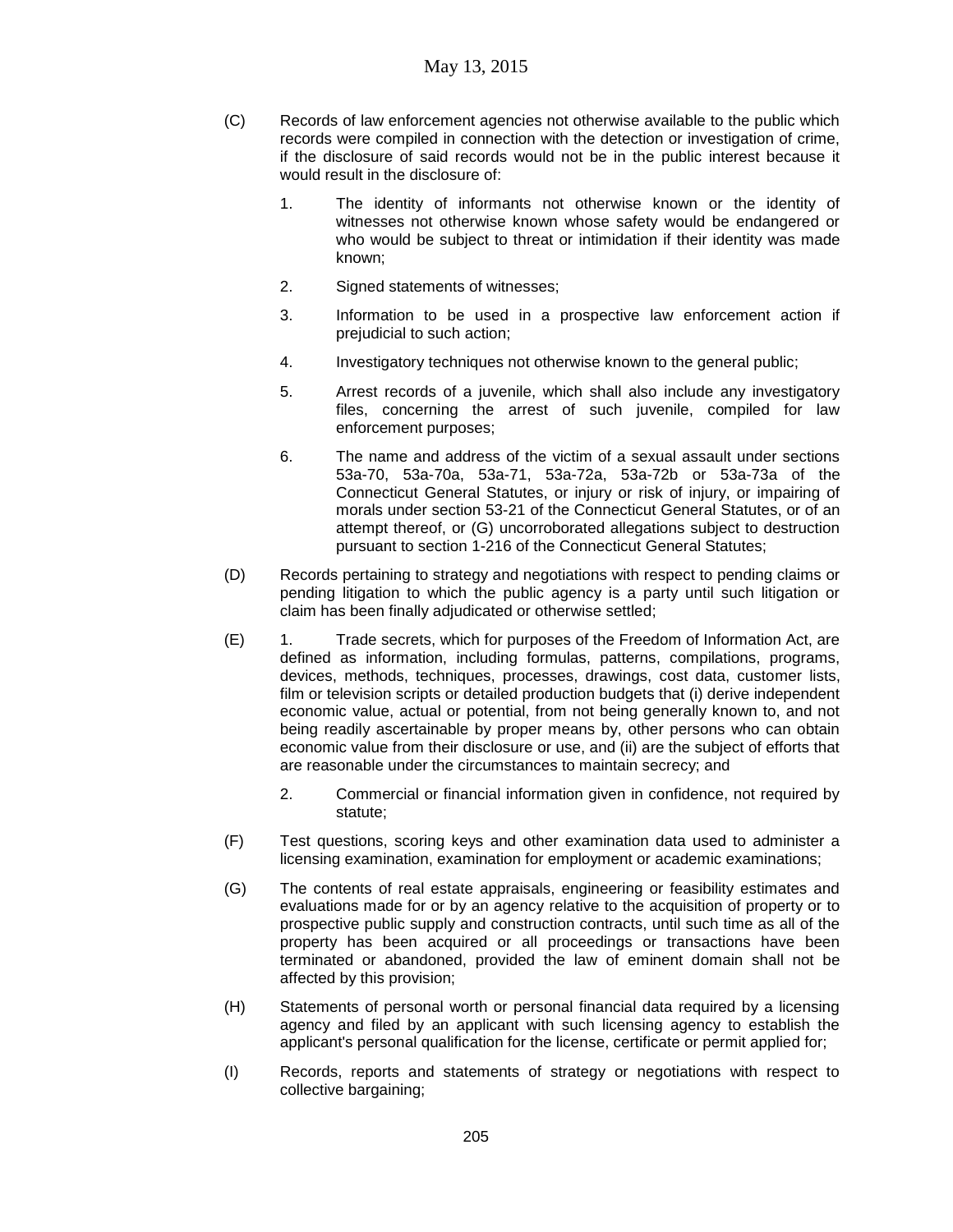- (J) Records, tax returns, reports and statements exempted by federal law or state statutes or communications privileged by the attorney-client relationship;
- (K) Names or addresses of students enrolled in any public school or college without the consent of each student whose name or address is to be disclosed who is eighteen (18) years of age or older and a parent or guardian of each such student who is younger than eighteen (18) years of age, provided this subdivision shall not be construed as prohibiting the disclosure of the names or addresses of students enrolled in any public school in a regional school district to the board of selectmen or town board of finance, as the case may be, of the town wherein the student resides for the purpose of verifying tuition payments made to such school;
- (L) Any information obtained by the use of illegal means;
- (M) Records of an investigation or the name of an employee providing information under the provisions of section 4-61dd of the Connecticut General Statutes;
- (N) Adoption records and information provided for in sections 45a-746, 45a-750 and 45a-751 of the Connecticut General Statutes;
- (O) Any page of a primary petition, nominating petition, referendum petition or petition for a town meeting submitted under any provision of the general statutes or of any special act, municipal charter or ordinance, until the required processing and certification of such page has been completed by the official or officials charged with such duty after which time disclosure of such page shall be required;
- (P) Records of complaints, including information compiled in the investigation thereof, brought to a municipal health authority pursuant to chapter 368e of the Connecticut General Statutes or a district department of health pursuant to chapter 368f of the Connecticut General Statutes, until such time as the investigation is concluded or thirty (30) days from the date of receipt of the complaint, whichever occurs first;
- (Q) Educational records which are not subject to disclosure under the Family Educational Rights and Privacy Act, 20 USC 1232g;
- (R) Records of standards, procedures, processes, software and codes, not otherwise available to the public, the disclosure of which would compromise the security or integrity of an information technology system;
- (S) The residential, work or school address of any participant in the address confidentiality program established pursuant to sections 54-240 to 54-240o of the Connecticut General Statutes, inclusive;
- (T) The name or address of any minor enrolled in any parks and recreation program administered or sponsored by any public agency;
- (U) Responses to any request for proposals or bid solicitation issued by a public agency or any record or file made by a public agency in connection with the contract award process, until such contract is executed or negotiations for the award of such contract have ended, whichever occurs earlier, provided the chief executive officer of such public agency certifies that the public interest in the disclosure of such responses, record or file is outweighed by the public interest in the confidentiality of such responses, record or file.
- (3) Notwithstanding the provisions of subdivisions (A) and (P) of subsection (2) of this section, disclosure shall be required of:
	- (A) Interagency or intra-agency memoranda or letters, advisory opinions,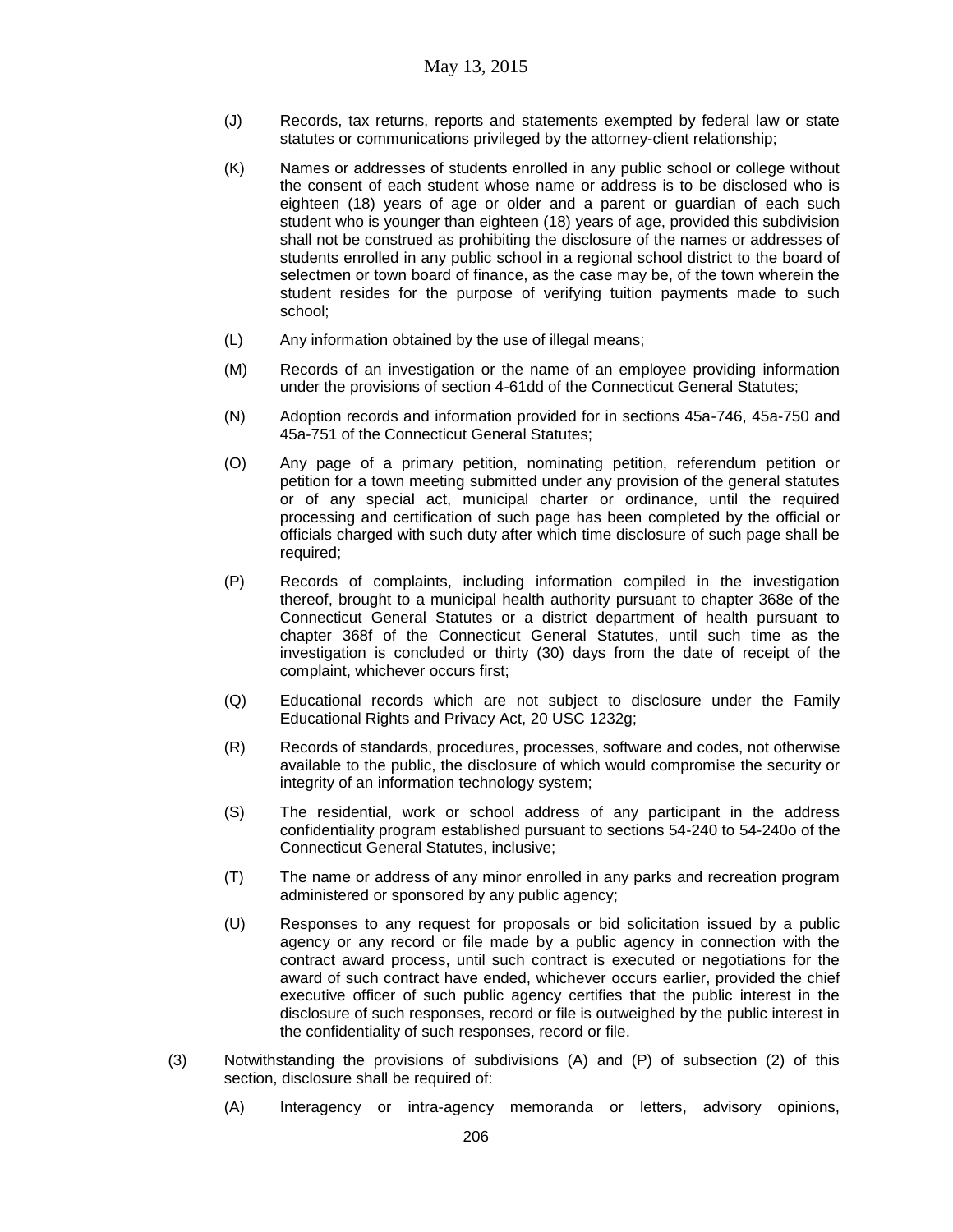recommendations or any report comprising part of the process by which governmental decisions and policies are formulated, except disclosure shall not be required of a preliminary draft of a memorandum, prepared by a member of the staff of a public agency, which is subject to revision prior to submission to or discussion among the members of such agency;

- (B) All records of investigation conducted with respect to any tenement house, lodging house or boarding house as defined in section 19a-355 of the Connecticut General Statutes, or any nursing home, residential care home or rest home, as defined in section 19a-490 of the Connecticut General Statutes, by any municipal building department or housing code inspection department, any local or district health department, or any other department charged with the enforcement of ordinances or laws regulating the erection, construction, alteration, maintenance, sanitation, ventilation or occupancy of such buildings; and
- (C) The names of firms obtaining bid documents from any state agency.

### (e) *Copying and scanning of public records--Fees.*

- (1) Any person applying in writing shall receive, promptly upon request, a plain or certified copy of any public record. The public agency providing any such public record may charge a fee in accordance with section 1-212 of the Connecticut General Statutes, provided that the following exceptions shall apply:
	- (A) Except as otherwise provided by federal or state law, any member of the public shall not be required to pay a fee for copies of any public records or files up to twenty dollars (\$20.00) at a rate of fifty cents (.50) per page. Said member of the public shall be required to pay any fee over twenty dollars (\$20.00). For the purposes of this subdivision "request" shall be the copies of public records or files requested in a single day.

Notwithstanding this section, if a particular type of public record is requested and copies provided by a city department to the public at a volume which exceeds a total of four hundred (400) pages within any thirty-day calendar period, then, that particular type of public record shall be deemed exempt and the city department shall then charge the rate of fifty cents (.50) per page for the production of any more copies of said type of public record at any time thereafter. In the event the above exemption procedure is implemented, the department head shall file a report at the next regular council meeting identifying the type of public record and a statement as to the volume of pages provided which invoked the exemption.

- $(H)(A)$  No person shall be charged a fee for receiving a single copy of the agenda of meeting of any public agency.
- (B) For the purpose of evaluating a person's claim for waiver of fees on the basis of being an indigent individual pursuant to Sec. 1-212(d)(1) of the Connecticut General Statutes, the City of New Britain adopts Black's Law Dictionary, 5<sup>th</sup> Edition that "indigent" means: In a general sense, one who is needy, and poor, or one who has not sufficient property to furnish him or her a living nor anyone able to support him or her to whom he or she is entitled to look for support. Term commonly refers to one's financial ability, and ordinarily indicates one who is destitute of means of comfortable subsistence so as to be in want.

Alderman Don Naples Alderman David DeFronzo

Ald. Naples moved to accept and adopt, seconded by Ald. DeFronzo. So voted. Approved May 15, 2015 by Mayor Erin E. Stewart.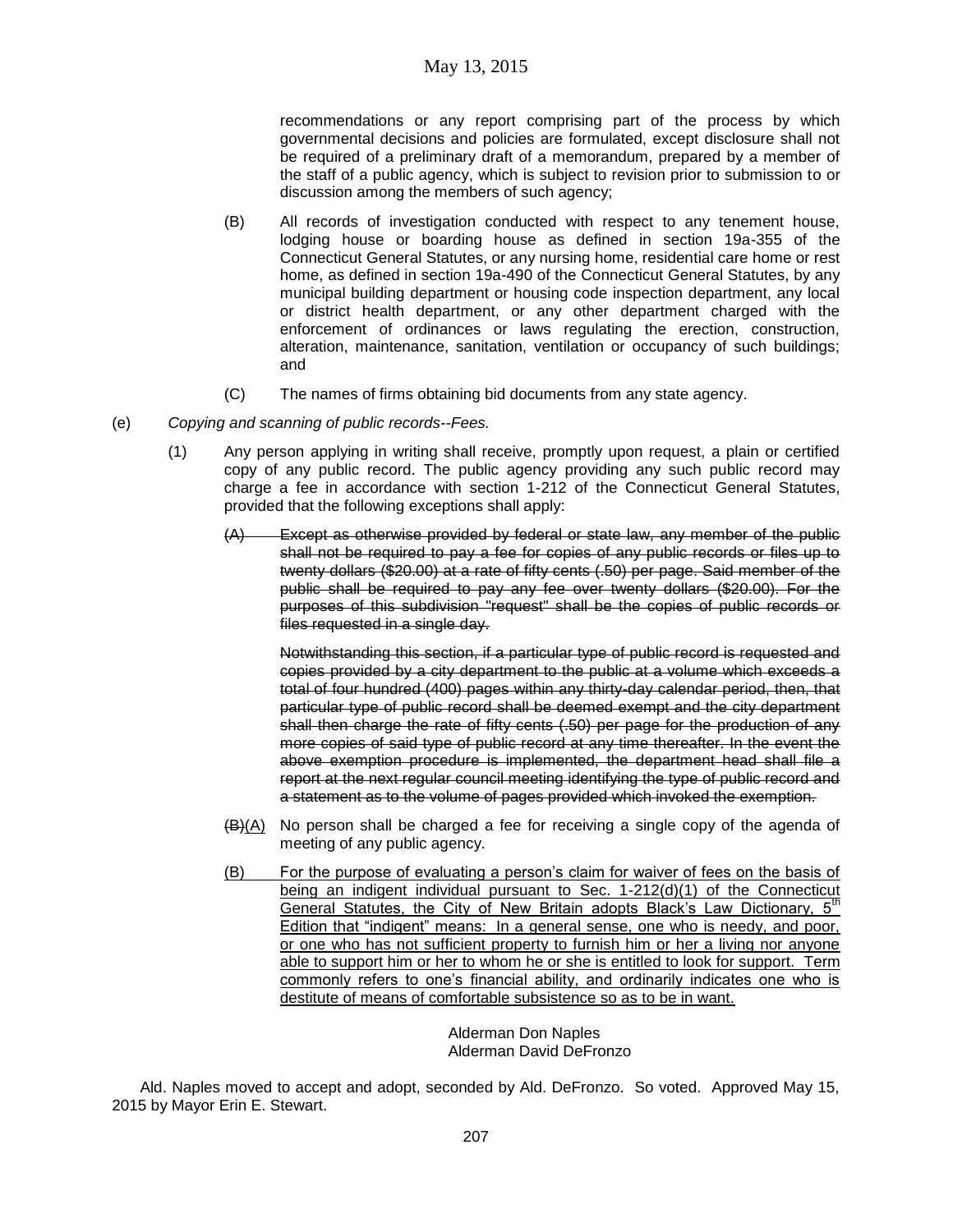# **NEW BUSINESS**

# **RESOLUTIONS**

### **33109 RE: VENDOR CHANGE RELATED TO A SOLE SOURCE AUTHORIZATION FOR SPECIAL DATA BASE CONVERSION FOR COMPUTER ASSISTED DISPATCH SYSTEM AND POLICE RECORDS MANAGEMENT APPLICATIONS FOR THE PUBLIC SAFETY TELECOMMUNICATIONS CENTER**

To Her Honor, the Mayor, and the Common Council of the City of New Britain: the undersigned beg leave to recommend the adoption of the following:

Whereas, two years ago, the Common Council authorized a sole source procurement for the conversion of the QED consolidated police records management system and computer assisted dispatch system; and

Whereas, the sole source vendor, Tactical Technologies of Newport, Rhode Island, has been unable to meets its commitments with regard to the records conversion; and

Whereas, the PSTC implemented a new computer assisted dispatch system, HEARTBEAT, on May 19, 2013;

Whereas, the PSTC will implement a new records management system (CT:CHIEF) in conjunction with the Capitol Region Council of Governments and the State of Connecticut Criminal Justice Information Systems in less than ninety days; and

Whereas, the software developer of both the HEARTBEAT and CT:CHIEF records management systems, KT International of East Hartford, CT now has experience in the conversion, deletion, and archiving of these QED records based on prior work for the City of Bridgeport; and

Whereas, these adjustments are necessary to assure compliance with records retention schedules mandated under regulations promulgated by the Public Records Administrator; and

Whereas, the complete funding for this work was provided by a service sharing grant from the State of Connecticut administered by the Capitol Region Council of Governments; and

Whereas, the City does not have the technical resources to provide these services; Now, Therefore, Be It

Resolved, that the Purchasing Agent is hereby authorized to enter into a contract with KT International, Inc. to provide technical assistance to enable the conversion and archiving of the police records system and the public safety computer assisted dispatch system at a cost not to exceed \$22,000; and be it further

Resolved, that the funding for this procurement be charged to Account 291-213101-5352.

### Alderwoman Suzanne Bielinski

Ald. Bielinski moved to accept and adopt, seconded by Ald. Collins. So voted. Approved May 15, 2015 by Mayor Erin E. Stewart.

### **33110 RE: AUTHORIZATION FOR THE PURCHASING AGENT FOR A SOLE SOURCE PROCUREMENT ANNUAL MAINTENANCE AND SUPPORT FOR THE HEARTBEAT COMPUTER ASSISTED DISPATCH PUBLIC SAFETY INFORMATION SYSTEMS**

To Her Honor, the Mayor, and the Common Council of the City of New Britain: the undersigned beg leave to recommend the adoption of the following:

Whereas, the PSTC implemented a new computer assisted dispatch system, HEARTBEAT, on May 19, 2013; and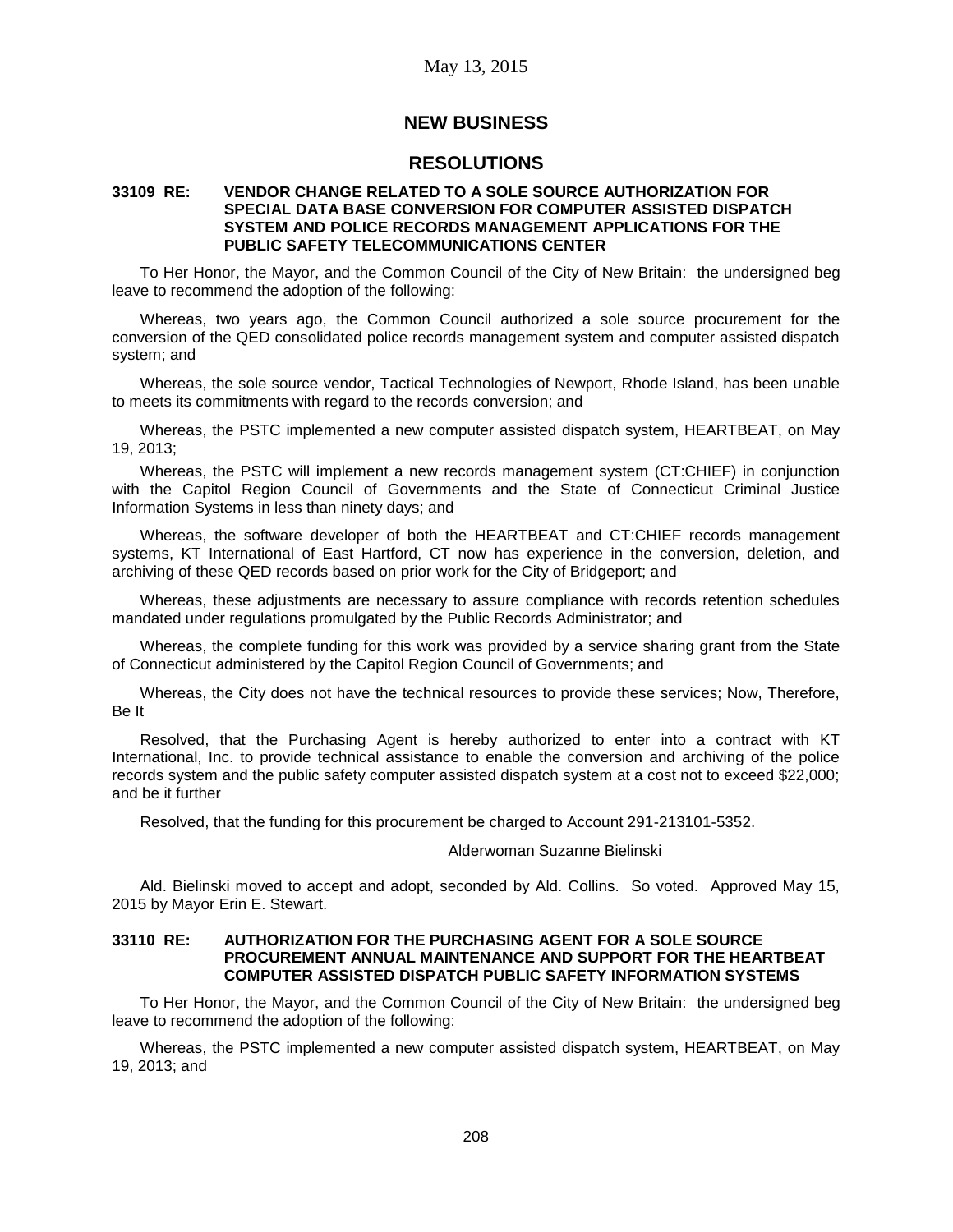Whereas, the system software developer, KT International, Inc., entered in to a master contract agreement with the Capitol Region Council of Governments for maintenance of the application and development of other applications; and

Whereas, the original agreement required annual maintenance fees in the amount of \$44,500 for each of the three originating cities (New Britain, Hartford, and Bridgeport); and

Whereas, additional communities (Newington, Enfield, South Windsor, Wethersfield, Plainville, East Hartford) have signed on to use this same software with maintenance costs proportional to the number of public safety services served and the number of users; and

Whereas, the PSTC Director, in conjunction with the CRCOG, successfully requested vendor concessions on the cost of maintenance to the three originating cities; and

Whereas, the annual maintenance price has been revised to \$25,500. This amount covers the complete and current fiscal year; and Now, Therefore, Be It

Resolved, that the Purchasing Agent is hereby authorized to enter into an agreement with the Capitol Region Council of Governments for annual maintenance of the HEARTBEAT system for a period of three years consistent with the master contract agreement with KT International, Inc. at an annual cost not to exceed \$25,500.

#### Alderwoman Suzanne Bielinski

Ald. Bielinski moved to accept and adopt, seconded by Ald. Collins. So voted. Approved May 15, 2015 by Mayor Erin E. Stewart.

### **33111 RE: BUDGET AMENDMENT – DOWNTOWN STREETSCAPE PHASE III PROJECT – INCREASE APPROPRIATION**

To Her Honor, the Mayor, and the Common Council of the City of New Britain: the undersigned beg leave to recommend the adoption of the following:

Whereas, the City of New Britain has been selected to receive Federal Grant Funds under the Transportation Community and System Preservation Program and the Surface Transportation Urban Program up to a maximum amount of reimbursement totaling \$3,122,800 for the Downtown Streetscape Phase III Project, Bid No. 3762, State Project 88-183, as approved in a Report to Council on February 25, 2015;

Whereas, the project is located on municipally owned roads and partially on a state owned road, construction inspection will be performed in-house and the construction phase will utilize the allotted Federal Funding, supplemented with funds from the existing authorization within the Streetscape Improvement bond;

Therefore, Be It Resolved, that a budget amendment and appropriation within the Streetscape Improvement Capital Project Fund be made as follows:

| Increase Expenditures:<br>0083238401-5454 | <b>Construction Contracts</b>                                                                                   | \$3,122,800 |  |
|-------------------------------------------|-----------------------------------------------------------------------------------------------------------------|-------------|--|
| Increase Revenues:<br>0083238400-4223     | <b>Federal Grants</b>                                                                                           | \$3,122,800 |  |
|                                           | Alderman Carlo Carlozzi, Jr.<br>Alderwoman Eva Magnuszewski<br>Alderman Don Naples<br>Alderman Emmanuel Sanchez |             |  |

Ald. Carlozzi moved to accept and adopt, seconded by Ald. DeFronzo. Roll call vote – all members present voted in favor. Approved May 15, 2015 by Mayor Erin E. Stewart.

### **33112 RE: BUDGET AMENDMENT – ALLEN STREET RECONSTRUCTION PHASE I PROJECT – INCREASE APPROPRIATION**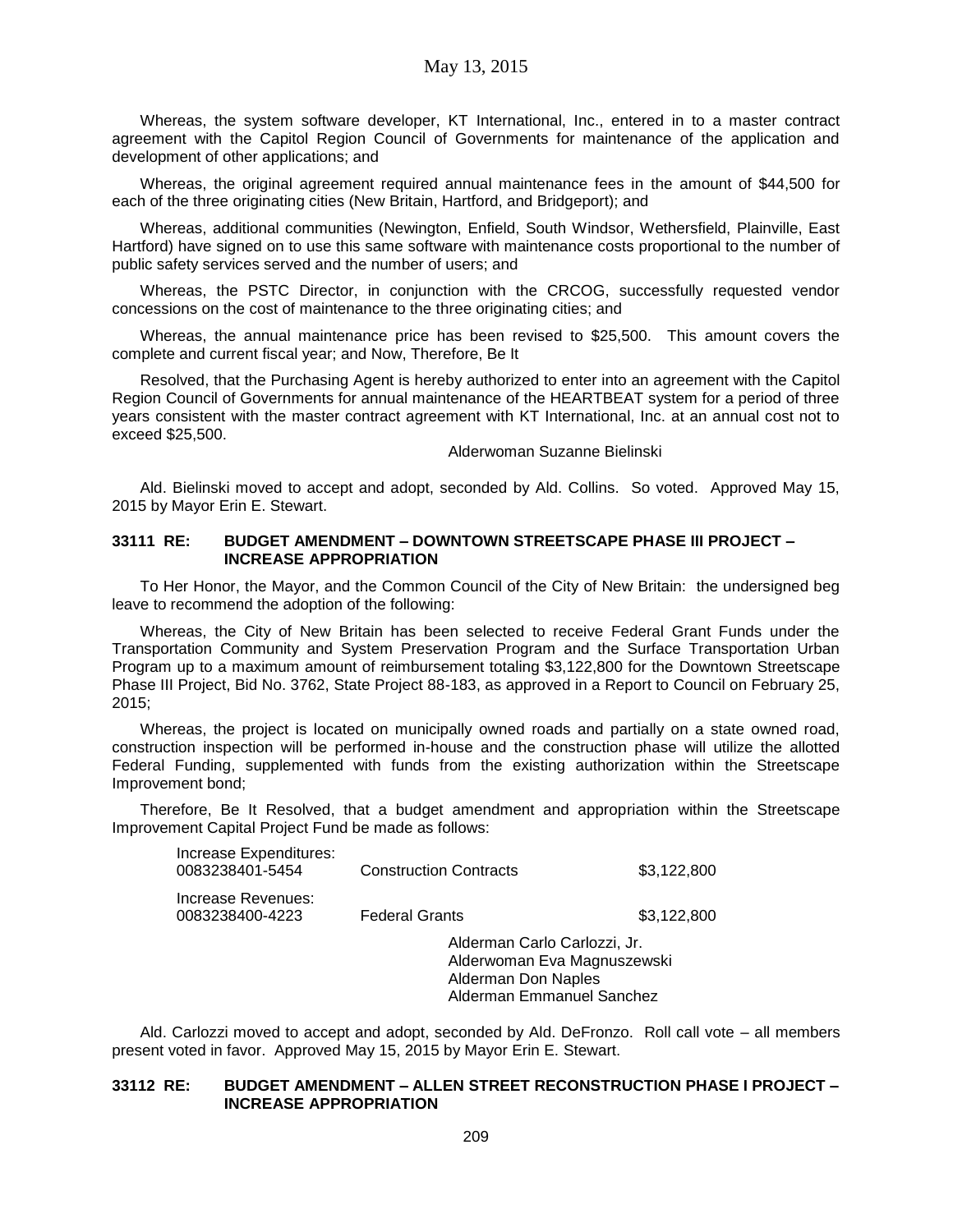To Her Honor, the Mayor, and the Common Council of the City of New Britain: the undersigned beg leave to recommend the adoption of the following:

Whereas, the City of New Britain has been selected to receive State Funds under the Local Transportation Capital Improvement Program (LOTCIP) which has a 100 percent State Participation ratio up to the established participation cap of \$1,600,000 for construction costs of the Reconstruction of Allen Street Phase I Project, Bid 3760; and

Whereas, the project is located on a municipally owned road, construction inspection will be performed in-house and the construction phase will utilize the allotted State Funding, supplemented with funds from the existing authorization within the Street Infrastructure bond; and

Therefore, Be It Resolved, that a budget amendment and appropriation within the Street Infrastructure Capital Project Fund be made as follows:

| Increase Expenditures:<br>0082950307-5454 | <b>Construction Contracts</b>                                                                                   | \$1,600,000 |
|-------------------------------------------|-----------------------------------------------------------------------------------------------------------------|-------------|
| Increase Revenues:<br>0082950300-4222     | <b>State of Connecticut</b>                                                                                     | \$1,600,000 |
|                                           | Alderman Carlo Carlozzi, Jr.<br>Alderwoman Eva Magnuszewski<br>Alderman Don Naples<br>Alderman Emmanuel Sanchez |             |

Ald. Carlozzi moved to accept and adopt, seconded by Ald. Magnuszewski. Roll call vote – all members present voted in favor.

### **33113 RE: BUDGET AMENDMENT – FIRE DEPARTMENT \$500 – TO PURCHASE A DIGITAL CAMERA FOR THE FIRE MARSHAL'S OFFICE**

To Her Honor, the Mayor, and the Common Council of the City of New Britain: the undersigned beg leave to recommend the adoption of the following:

Whereas, the New Britain Fire Department has applied for a fire prevention grant from the CT Fair Plan; and

Whereas, the New Britain Fire Department has requested funding to purchase a digital camera for the Fire Marshal's Office; and

Whereas, the New Britain Fire Department has been awarded a total of \$500 for this purpose and is on a reimbursement basis; and

Now, Therefore, Be it Resolved, that a budget amendment within the Fire Department Grants Special Revenue Fund be made as follows:

| Revenue:<br>226212111-4232      | <b>Grants &amp; Contributions</b>                        | \$500 |
|---------------------------------|----------------------------------------------------------|-------|
| Expenditures:<br>226212111-5740 | Other Misc. Equipment                                    | \$500 |
|                                 | Alderwoman Suzanne Bielinski<br>Alderman Jamie Giantonio |       |

Ald. Bielinski moved to accept and adopt, seconded by Ald. Giantonio. So voted. Approved May 15, 2015 by Mayor Erin E. Stewart.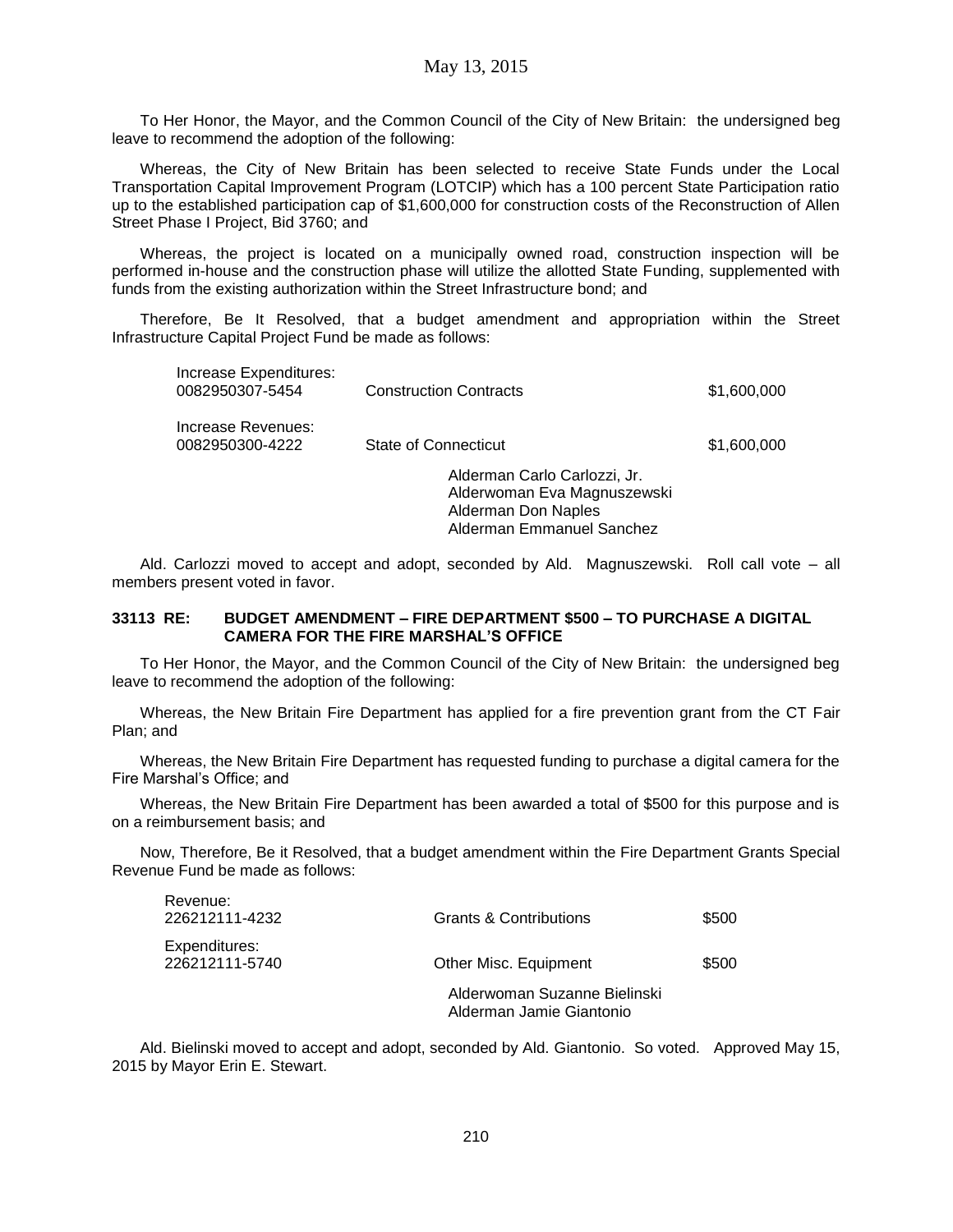### **33114 RE: PROPOSED AMENDMENT TO THE ETHICS ORDINANCE**

*Proposed Amendment on file in the Town Clerk's Office.*

Ald. Giantonio moved to accept and refer to the Committee on Administration, Finance and Law, seconded by Ald. Pabon. So voted. Approved May 15, 2015 by Mayor Erin E. Stewart.

### **33117 RE: FIRST AMENDMENT TO AGREEMENT WITH NEW BRITAIN EMERGENCY MEDICAL SERVICES, INC.**

To Her Honor, the Mayor, and the Common Council of the City of New Britain: the undersigned beg leave to recommend the adoption of the following:

WHEREAS, NEW BRITAIN EMERGENCY MEDICAL SERVICES, INC. ("NBEMS") and the CITY OF NEW BRITAIN ("City") entered into an Agreement for 9-1-1 EMS Response Services dated as of March 31, 2009 (the "Service Agreement") whereby NBEMS agreed to transfer title of certain assets to the City and lease such assets back from the City; and

WHEREAS, NBEMS and the City entered into an Agreement for Interim Cash Flow Assistance dated November 17, 2009 (the "Assistance Agreement") whereby the City agreed to provide NBEMS with a line of credit not to exceed \$300,000; and

WHEREAS, NBEMS and the City entered a certain Building Lease dated as of March 31, 2009 (the "Building Lease") whereby the City agreed to lease 225 Arch Street, New Britain, Connecticut to NBEMS (the "Premises"); and

WHEREAS, NBEMS and the City entered into a Medic Unit and Medical Equipment Lease dated as of March 31, 2009 (the "Equipment Lease", together with the Service Agreement, the Assistance Agreement and the Building Lease, the "Agreements") whereby the City agreed to lease medic units and equipment to NBEMS; and

WHEREAS, the terms of the Agreements were scheduled to expire on June 30, 2014; and

WHEREAS, the parties have negotiated a First Amendment to Agreement with a term of five (5) years from the date of signing until June 30, 2020; and

WHEREAS, NBEMS will be required to maintain a commercial line of credit and the City will no longer be providing a line of credit; and

WHEREAS, this First Amendment to the Agreement is in the best interests of the City, NOW THEREFORE BE IT

RESOLVED, That Erin E. Stewart, Mayor be and is hereby authorized to execute on behalf of the City of New Britain a First Amendment to Agreement with New Britain Emergency Medical Services, Inc. and to execute any and all documents necessary in accordance with the terms of said agreement.

#### Alderwoman Suzanne Bielinski

Ald. Bielinski moved to accept and adopt, seconded by Ald. Giantonio. So voted. Approved May 15, 2015 by Mayor Erin E. Stewart.

### **33115 RE: 2015 NEIGHBORHOOD ASSISTANCE ACT PROGRAM**

To Her Honor, the Mayor, and the Common Council of the City of New Britain: the undersigned beg leave to recommend the adoption of the following:

WHEREAS, under authorization of Chapter 228a of the Connecticut Statutes, the Neighborhood Assistance Act provides tax credits for business firms that contribute financially to community programs that have received both municipal and State of Connecticut Department of Revenue Services approval; and

WHEREAS, any municipality wanting to obtain benefits under the provisions of this Act must hold a Public Hearing and submit to the State of Connecticut Department of Revenue Services a list of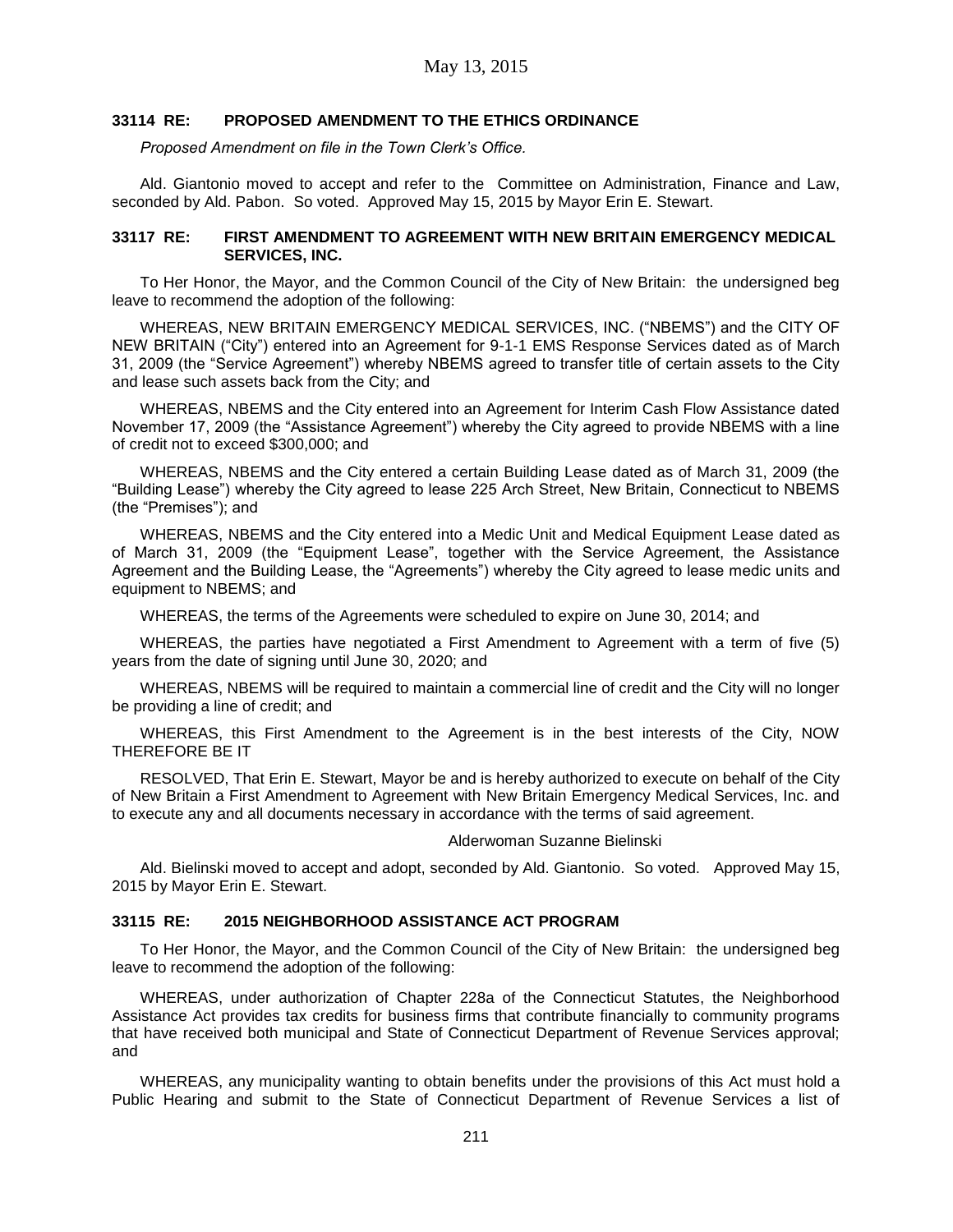community programs, approved by the local legislative body, which are eligible for investment by business firms; and

WHEREAS, a Public Hearing of the Common Council of the City of New Britain was held on April 23, 2015, on the subject of the Neighborhood Assistance Act Program; and

NOW, THEREFORE, BE IT RESOLVED, that the Common Council of the City of New Britain hereby approves the Neighborhood Assistance Act Program 2015 Program List; and

BE IT FURTHER RESOLVED, that the Common Council authorizes the Mayor to submit the approved program proposals to the State of Connecticut Department of Revenue Services and to administer the Neighborhood Assistance Act Program in accordance with the statutory requirements.

|                                                                                                                                  |                | Alderman Carlo Carlozzi, Jr.<br>Alderman Jamie Giantonio                        |          |                  |
|----------------------------------------------------------------------------------------------------------------------------------|----------------|---------------------------------------------------------------------------------|----------|------------------|
| (*attachment)                                                                                                                    |                | Alderman Emmanuel Sanchez                                                       |          |                  |
|                                                                                                                                  |                | *Neighborhood Assistance Act Program                                            |          |                  |
|                                                                                                                                  |                | City of New Britain                                                             |          |                  |
|                                                                                                                                  |                | 2015 Program List                                                               |          |                  |
| <b>ORGANIZATION</b>                                                                                                              | <b>NO.</b>     | PROGRAM                                                                         |          | COST             |
| YWCA of New Britain, Inc.                                                                                                        | 1              | Building Hope Together: The New Britain Work<br><b>Plan to End Homelessness</b> | \$       | 50,000           |
|                                                                                                                                  | 2              | <b>YWCA Pre-School Education Programs</b>                                       | \$       | 50,000           |
|                                                                                                                                  | 3              | <b>Central Connecticut Family Literacy Center</b>                               | \$       | 50,000           |
|                                                                                                                                  | 4              | STRIVE Youth Development Program for<br>Middle School Girls                     | \$       | 50,000           |
| Rebuilding Together New Britain, Inc.<br>Hartford Area Habitat for Humanity, Inc.                                                | 5<br>6         | Rebuilding Together New Britain<br>2015 Housing Program - Energy Conservation   | \$<br>\$ | 50,000<br>50,000 |
| Prudence Crandall Center, Inc.                                                                                                   | $\overline{7}$ | Annual Appeal and Bright Futures Campaign                                       | \$       | 150,000          |
| The Hospital of Central Connecticut<br>Urban Oaks Organic Farm, sponsored by<br><b>Eastern Connecticut Resource Conservation</b> | 8              | New Cancer Center Campaign                                                      | \$       | 150,000          |
| and Development Area, Inc.                                                                                                       | 9              | Completing the Match for Energy Efficiency                                      | \$       | 42,000           |
| New Britain Public Library                                                                                                       | 10             | Historical Building Preservation and Restoration                                | \$       | 57,831           |
| Neighborhood Housing Services of New<br>Britain, Inc.<br>New Britain Parks & Recreation Dept.                                    | 11             | Affordable Housing                                                              | \$       | 150,000          |
|                                                                                                                                  | 12             | "Life Be In It" Freedom Room Exercise<br>Equipment                              | \$       | 16,500           |
|                                                                                                                                  | 13             | New Britain Youth Basketball Uniforms                                           | \$       | 2,000            |
|                                                                                                                                  | 14             | <b>Educational Materials for Parks and Recreation</b><br>After School Program   | \$       | 4,000            |
|                                                                                                                                  | 15             | Handicap Accessible Rubber Surfacing for New<br><b>Britain Playground</b>       | \$       | 60,000           |
|                                                                                                                                  | 16             | Picnic Pavillion at AW Stanley Park                                             | \$       | 125,000          |
|                                                                                                                                  | 17             | New Britain Senior Center Greenhouse                                            | \$       | 16,500           |
| Citizens for Sickle Cell Care, Inc.                                                                                              | 18             | Youth Employment Training and Support Group                                     | \$       | 15,000           |
| Trinity-On-Main Ltd.                                                                                                             | 19             | Install Security Cameras and Door Entry<br>Control                              | \$       | 14,300           |
|                                                                                                                                  | 20             | Replace Single Pane Windows and Frames in<br>Annex Building                     | \$       | 27,750           |
|                                                                                                                                  | 21             | Replace Radiators and Provide Zone Heating<br>Control                           | \$       | 27,770           |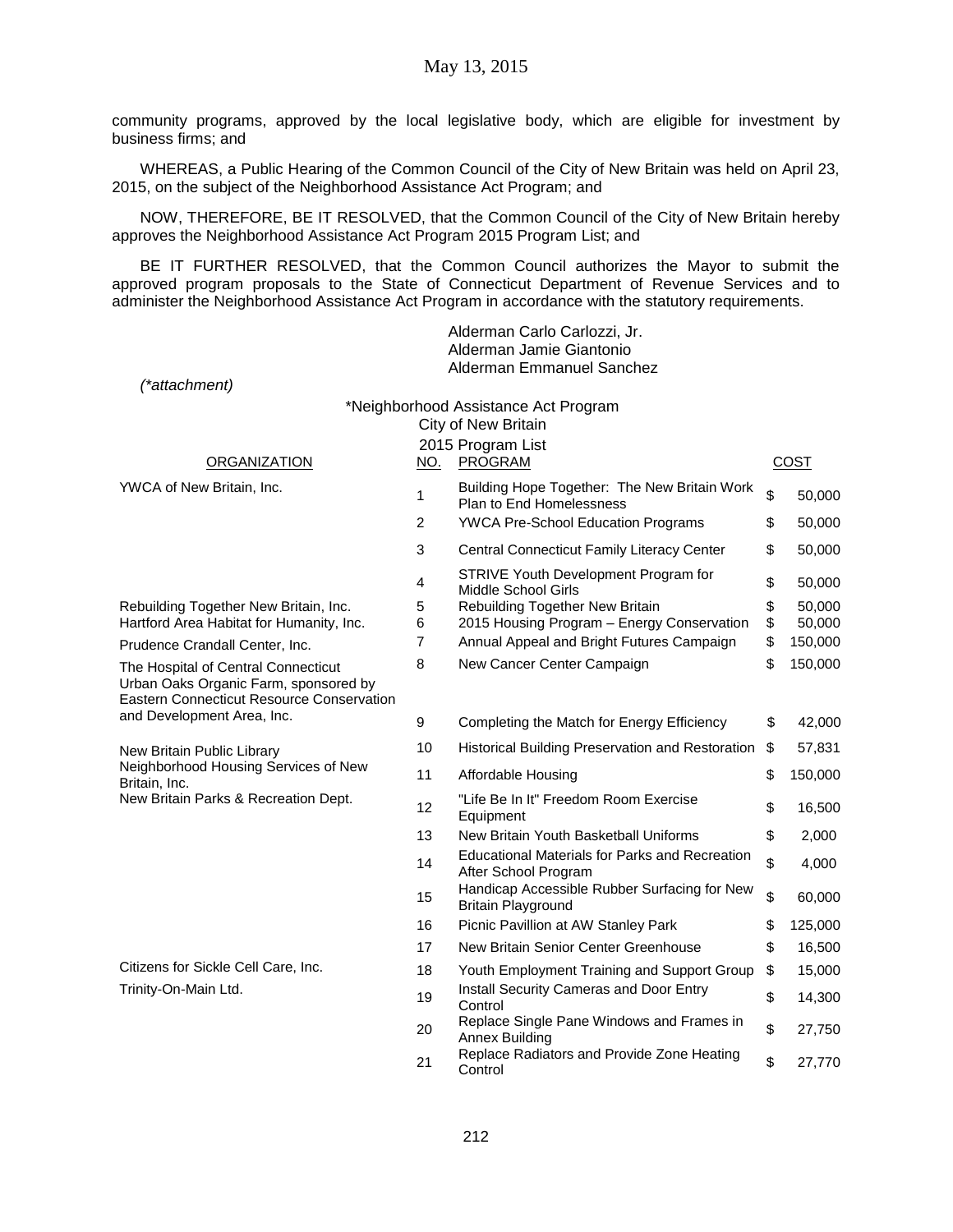Ald. Carlozzi moved to accept and adopt, seconded by Ald. Pabon. So voted. Approved May 15, 2015 by Mayor Erin E. Stewart.

### **33116 RE: 2015 CONSOLIDATED PLAN FOR HUD PROGRAMS**

To Her Honor, the Mayor, and the Common Council of the City of New Britain: the undersigned beg leave to recommend the adoption of the following:

WHEREAS, as required by the U. S. Department of Housing and Urban Development (HUD), the Consolidated Plan is a planning and application document that must be prepared by cities every five years and contain a needs assessment and strategic plan to pursue the HUD goals of developing viable communities, providing decent housing and suitable living environments, and to expand economic opportunities principally for low-and moderate-income persons; and

WHEREAS, in order to receive Fiscal Year 2015 funds from HUD under the Community Development Block Grant and HOME Program, the City of New Britain is required to prepare an Annual Plan that is consistent with the 2015-2019 Consolidated Plan for HUD Programs; and

WHEREAS, a Public Hearing of the Common Council HUD Grants Committee was held on April 23, 2015, in order to obtain the views of citizens on housing and community development needs and priorities and to provide citizens an opportunity to comment on the Proposed 2015-2019 Consolidated Plan and 2015 Annual Plan; and

WHEREAS, the Common Council HUD Grants Committee has reviewed requests for funding consideration under the Community Development Block Grant and HOME Program; and

WHEREAS, also during Fiscal Year 2015, the City anticipates receiving CDBG-generated income of \$35,000 through the Neighborhood Preservation Program and \$66,000 through the Business Assistance Program, and HOME program income of \$5,976 through the HOME Rehabilitation Program and \$132,000 through the Homeownership Program which will be used to support new projects under these programs; and

NOW, THEREFORE, BE IT RESOLVED, that the Common Council of the City of New Britain Grants Committee hereby adopts the 2015-2019 Consolidated Plan for HUD Programs and the 2015 Annual Consolidated Plan for HUD Programs; and

BE IT FURTHER RESOLVED, that the Mayor is hereby authorized to submit to the U. S. Department of Housing & Urban Development the 2015-2019 Consolidated Plan for HUD Programs and the 2015 Annual Consolidated Plan for HUD Programs, including certifications and descriptions as required by HUD, said submission to serve as the City's application for CDBG and HOME Program funds and to execute any agreements, revisions, rescissions or amendments thereto, as necessary for the City's receipt of CDBG and HOME funds.

> Alderman Jamie Giantonio Alderman Emmanuel Sanchez

Ald. Trueworthy, Carlozzi and DeFronzo recused themselves due to a possible conflict of interest.

*(\*attachment)*

*\*2015 Annual Consolidated Plan for HUD Programs Community Development Block Grant Program*

| <u>No.</u>     | Applicant                                 | <b>Project Title</b>                             |    | Allocation |
|----------------|-------------------------------------------|--------------------------------------------------|----|------------|
| $\overline{1}$ | NB Parks & Recreation Dept.               | Senior Center Greenhouse Project                 | \$ | 80,000     |
| 6              | YMCA                                      | Handicap Accessible Elevator Rehab               | S  | 130,000    |
|                | Boys & Girls Club                         | Physical Improvements                            | S  | 107,000    |
| 9              | NB Dept. of Municipal Development         | Clean & Lien Program                             | S  | 30,000     |
| 10             | NB Dept. of Municipal Development         | Property Rehabilitation Program                  | S  | 187,117    |
| 11             | <b>Community Mental Health Affiliates</b> | <b>Permanent Transitional Shelter Renovation</b> | S  | 150.000    |